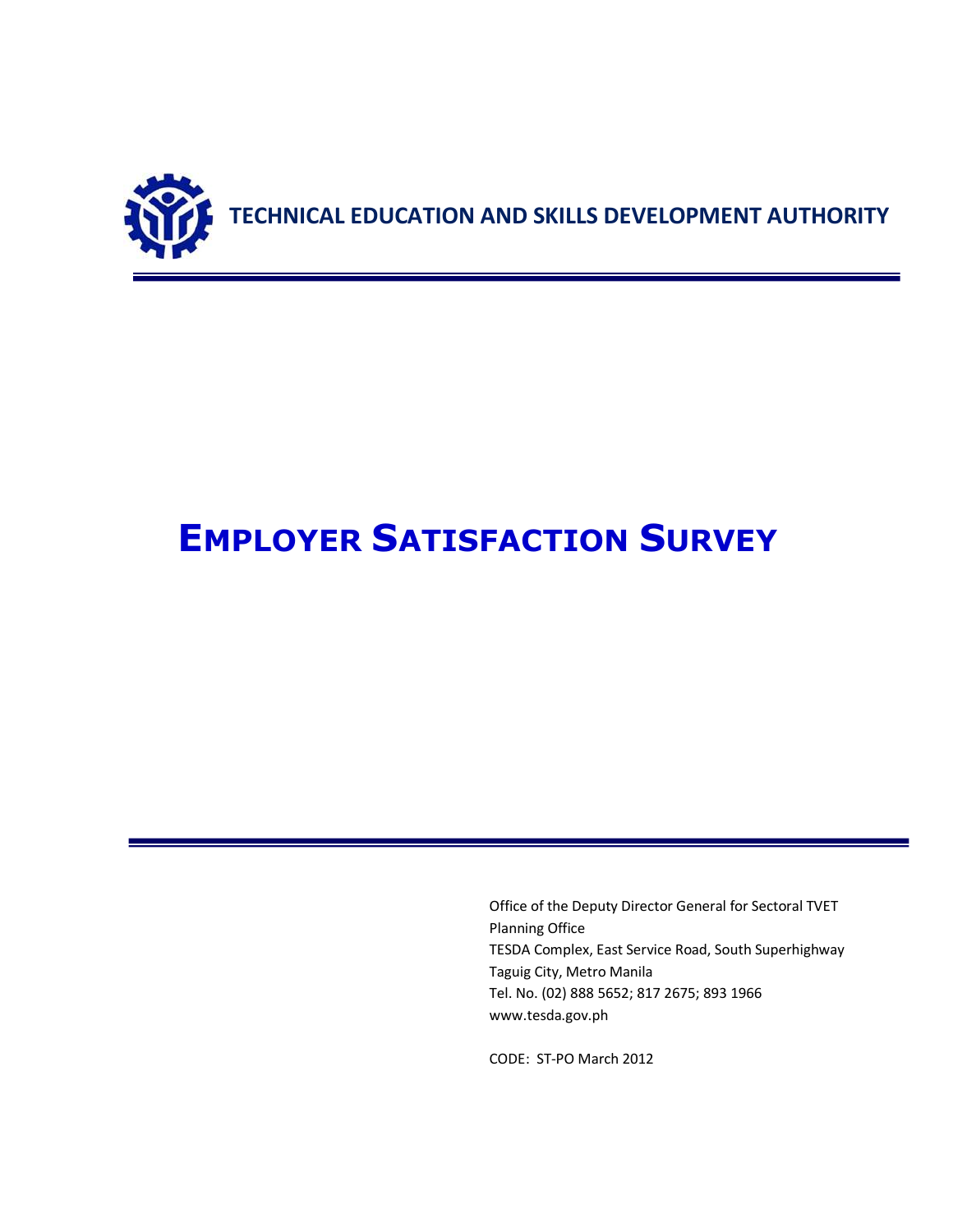## **TABLE OF CONTENTS**

| <b>Foreword</b> |              |                                                                            | İ              |
|-----------------|--------------|----------------------------------------------------------------------------|----------------|
|                 |              | <b>List of Tables</b>                                                      | ii             |
|                 |              | <b>List of Figures</b>                                                     | iii            |
|                 |              | <b>List of Acronyms</b>                                                    | iv             |
|                 |              | <b>Executive Summary</b>                                                   | $V-X$          |
| I.              |              | Background of the Study                                                    | 1              |
| ΙΙ.             |              | Objectives of the Study                                                    | $\mathbf{1}$   |
| III.            |              | <b>Analytical Framework</b>                                                | $\overline{2}$ |
| IV.             |              | Coverage of the Study                                                      | 3              |
| V.              |              | Methodology                                                                | 3              |
| VI.             |              | Limitation of the Study                                                    | 3              |
| VII.            |              | <b>Highlights of Results</b>                                               | 3              |
|                 | $A_{\cdot}$  | <b>General Profile of Establishments</b>                                   | 3              |
|                 | <b>B.</b>    | <b>Incentives for TESDA Certified Workers</b>                              | 8              |
|                 | $C_{\cdot}$  | <b>Training Provision to Skilled Workers</b>                               | 11             |
|                 | D.           | Occupations that Require Certification                                     | 12             |
|                 | E.           | In-Demand Skilled Workers for 2012                                         | 14             |
|                 | $F_{\rm{H}}$ | Overall Level of Satisfaction on Work and Performance<br>of TVET Graduates | 16             |
|                 | G.           | Employer's Degree of Satisfaction on Hired TVET Graduates                  | 17             |
|                 | Η.           | <b>TVET Provisions of TESDA to Industry Partners</b>                       | 20             |
|                 | Τ.           | Hiring of TVET Graduates in the Future                                     | 21             |
| VIII.           |              | <b>Conclusion and Recommendations</b>                                      | $22 - 25$      |

#### *ANNEXES*

- A Occupation by Certification Level That are Required by the **Establishments**
- B Workers In Demand in 2012 by Occupation

#### *APPENDICES*

- A Operational Definitions
- B NSCB Clearance
- C Survey Instruments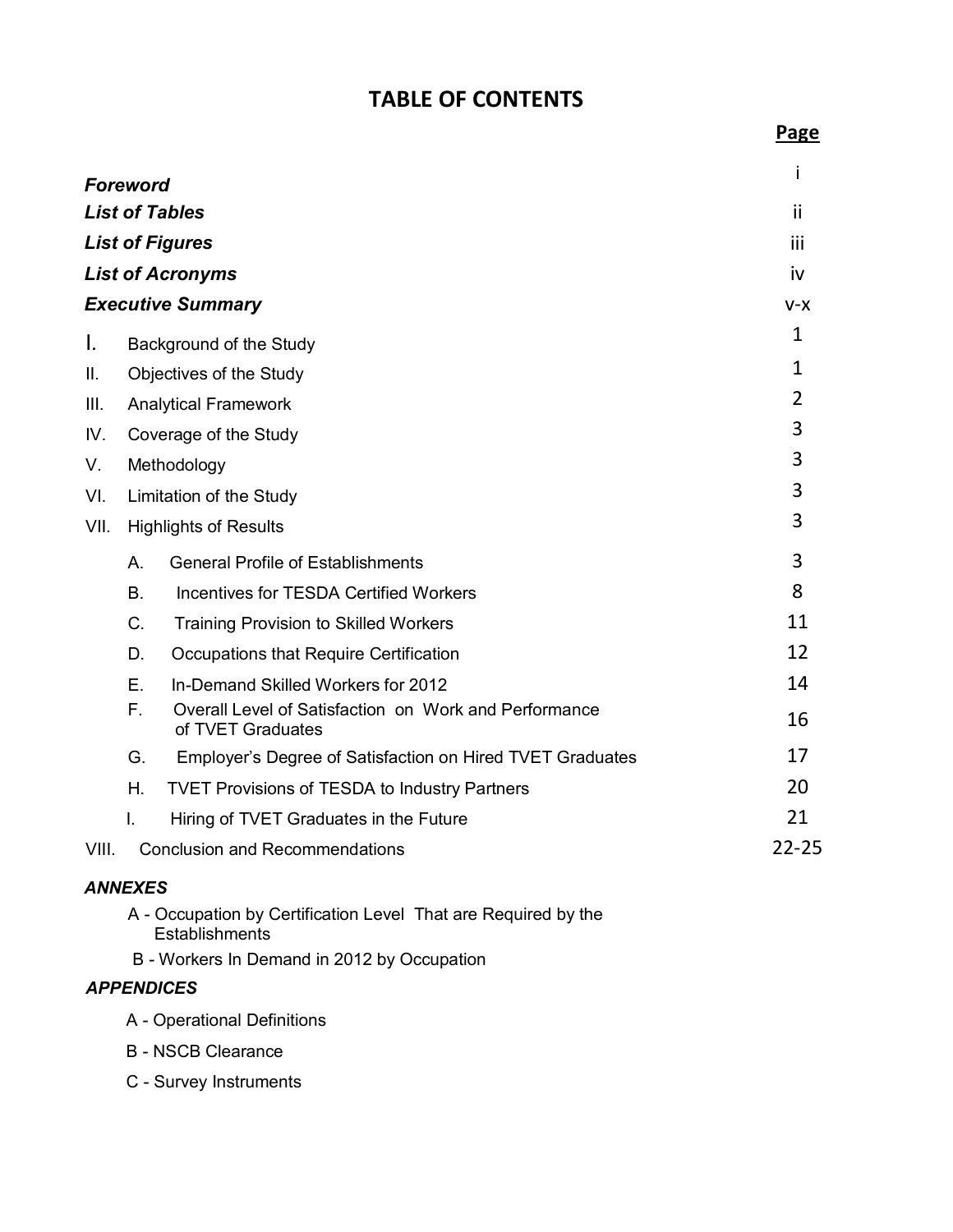## **PREFACE**

Data and information on technical vocational education and training or TVET are vital for TESDA in exercising its leadership function on managing the the TVET sector. In particular, feedback from the industry as one of the key partners in the development of TVET standards, program implementation and as the end-user of TVET graduates is critical. They are in the best position in providing factual information on effectiveness of TESDA programs and policies.

As one of our quality assurance mechanisms, the Planning Office has embarked the conduct of the 2011 Employers' Satisfaction Survey (ESS). The ESS is aimed at gauging the performance of TVET graduates in the workplace from the employer's perspective. It covered employers employing TVET graduates from 2009 to 2011. The initial run was conducted in 2008 and its coverage was limited to employers that employed graduates from the Training for Work Scholarship Program (TWSP).

We are pleased to note that the results of the ESS indicate the employers' high level of satisfaction on our TVET graduates. A major part of the 2011 ESS is the acceptability of the employers on the assessment and certification program of TESDA. It also provides inputs on TVET program areas for further improvement, including the review of and development of TVET policies to further meet the requirements of the industry.

It is our aspiration that this report will serve as one of the reference materials for managers and other stakeholders in TVET.

> **IRENE M. ISAAC** Deputy Director General Sectoral TVET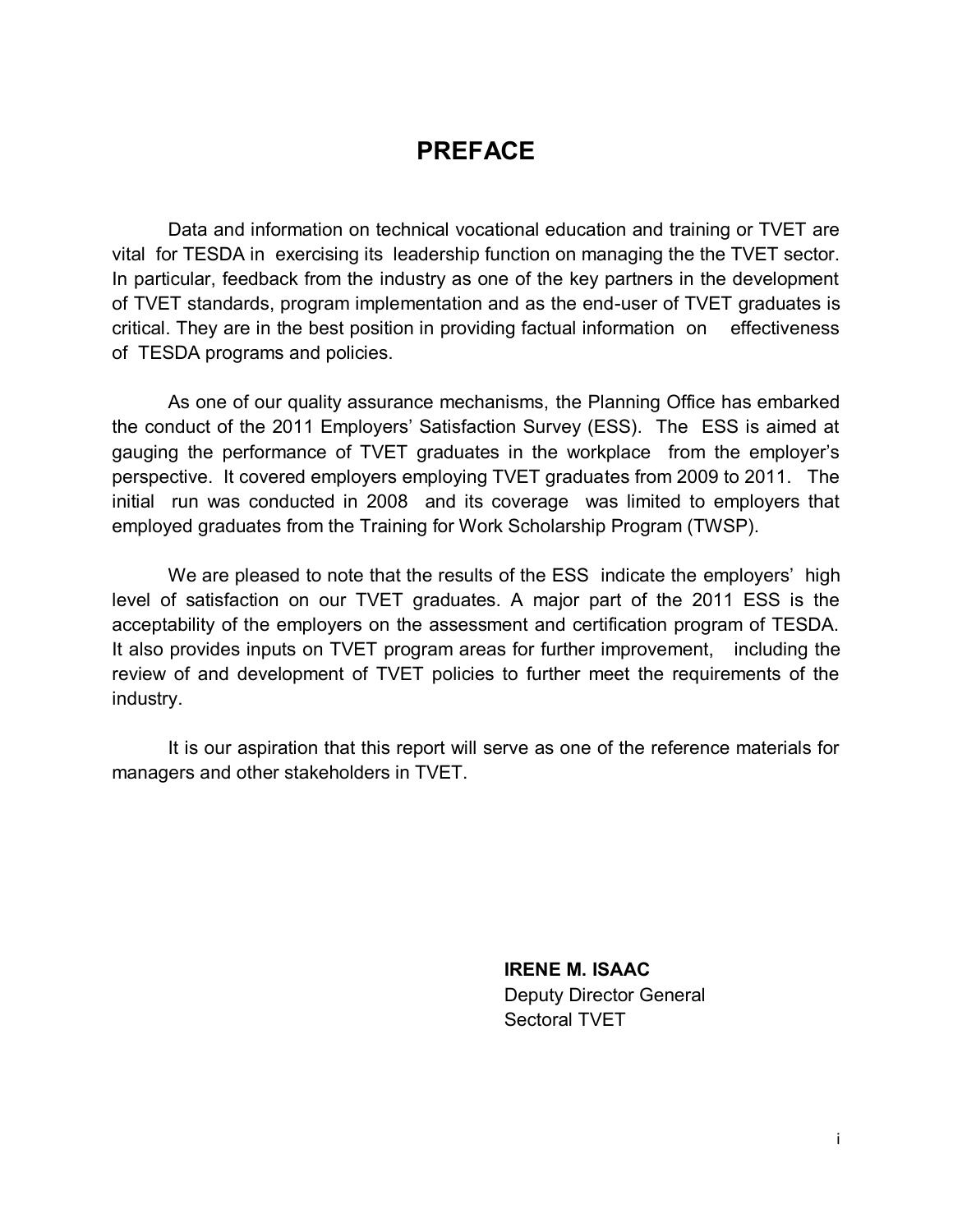## **List of Tables**

### **Table Title**

| $\mathbf 1$    | Distribution of Establishments by Number of Years the Company                                |
|----------------|----------------------------------------------------------------------------------------------|
|                | was Established                                                                              |
| $\overline{2}$ | Distribution of Establishments by Legal Organization                                         |
| 3              | Distribution of Establishments by Major Industry Classification                              |
| 4              | Distribution of Establishments by Employment Size                                            |
| 5              | Distribution of Establishments by Major Industry Classification by<br><b>Employment Size</b> |
| 6              | Distribution of Establishments by Percentage of Skilled Workers                              |
| $\overline{7}$ | Distribution of Establishments by Employment Size by Percentage                              |
|                | of Skilled Workers                                                                           |
| 8              | Distribution of Establishments by Provision of Incentives to Certified                       |
|                | Workers                                                                                      |
| 9              | Distribution of Establishments by Provision of Incentives to Certified                       |
|                | <b>Workers by Industry Sector</b>                                                            |
| 10             | Distribution of Establishments by Provision of Incentives to Certified                       |
|                | <b>Workers by Employment Size</b>                                                            |
| 11             | Distribution of TVET Related Training Programs by Type of                                    |
|                | Program                                                                                      |
| 12             | Occupation by Certification Level That Are Required by the                                   |
|                | Establishments                                                                               |
| 13             | Workers in Demand in 2012 by Occupation                                                      |
| 14             | Overall Level Satisfaction with the Work and Performance of the                              |
|                | <b>TVET Graduate by Industry Sector</b>                                                      |
| 15             | Degree of Satisfaction with the Graduates Hired by Characteristics                           |
| 16             | Mean Score on the Degree of Satisfaction with the Graduates Hired                            |
|                | by Characteristics                                                                           |
| 17             | Response of the Establishment on TESDA TVET Provisions                                       |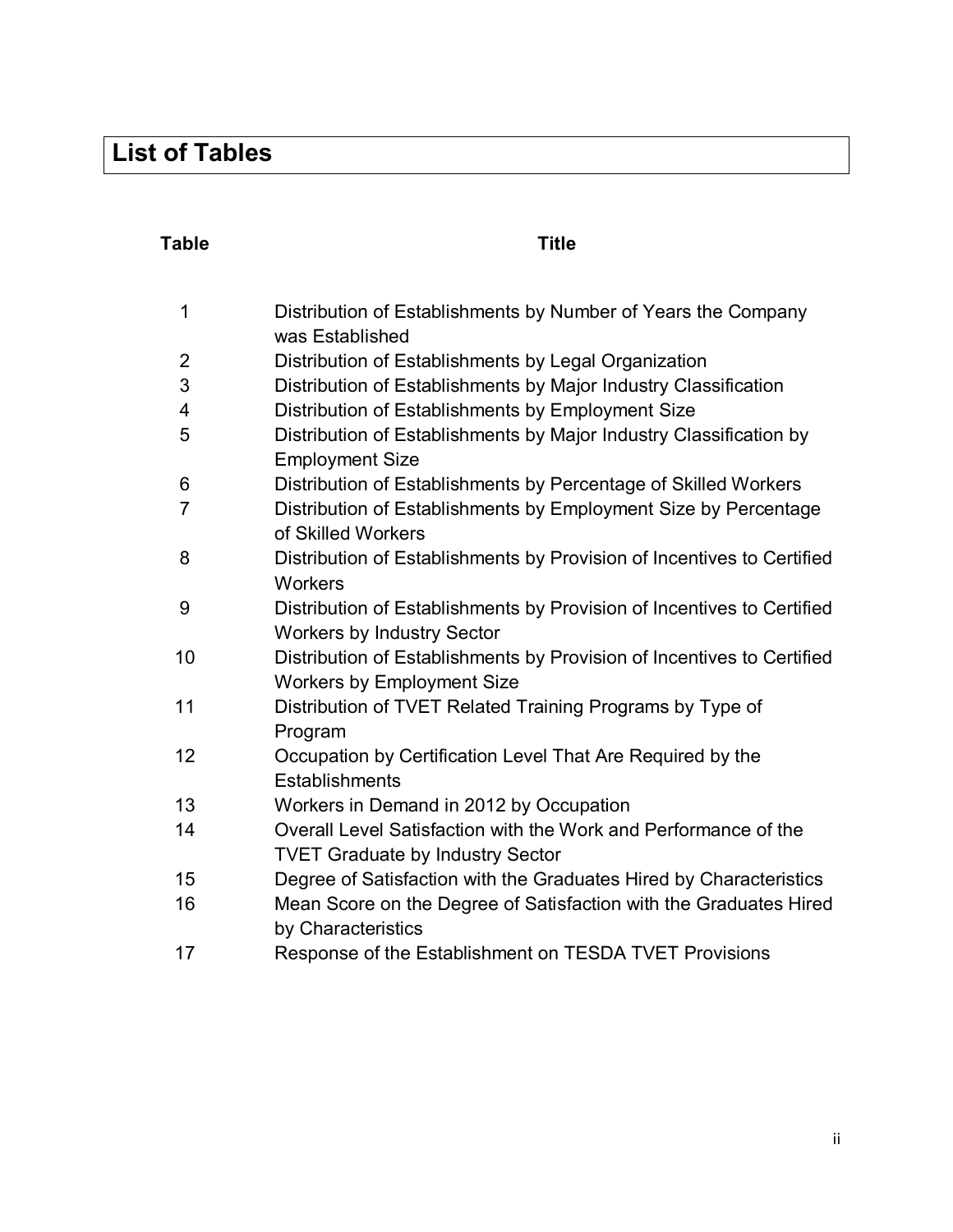# **List of Figures**

## **Figure Title**

| $\mathbf 1$    | Percentage of Establishments that Provides Incentives to Certified |
|----------------|--------------------------------------------------------------------|
|                | <b>Workers</b>                                                     |
| 2              | Percentage of Establishments With Training Provision               |
| 3              | Percentage of Establishments that Need Certification on Certain    |
|                | Occupations                                                        |
| $\overline{4}$ | National Certificate Level of Employed TVET Graduates              |
| 5              | Overall Satisfaction Level on the Performance of TVET Graduates    |

6 Hiring of TVET Graduates in the Future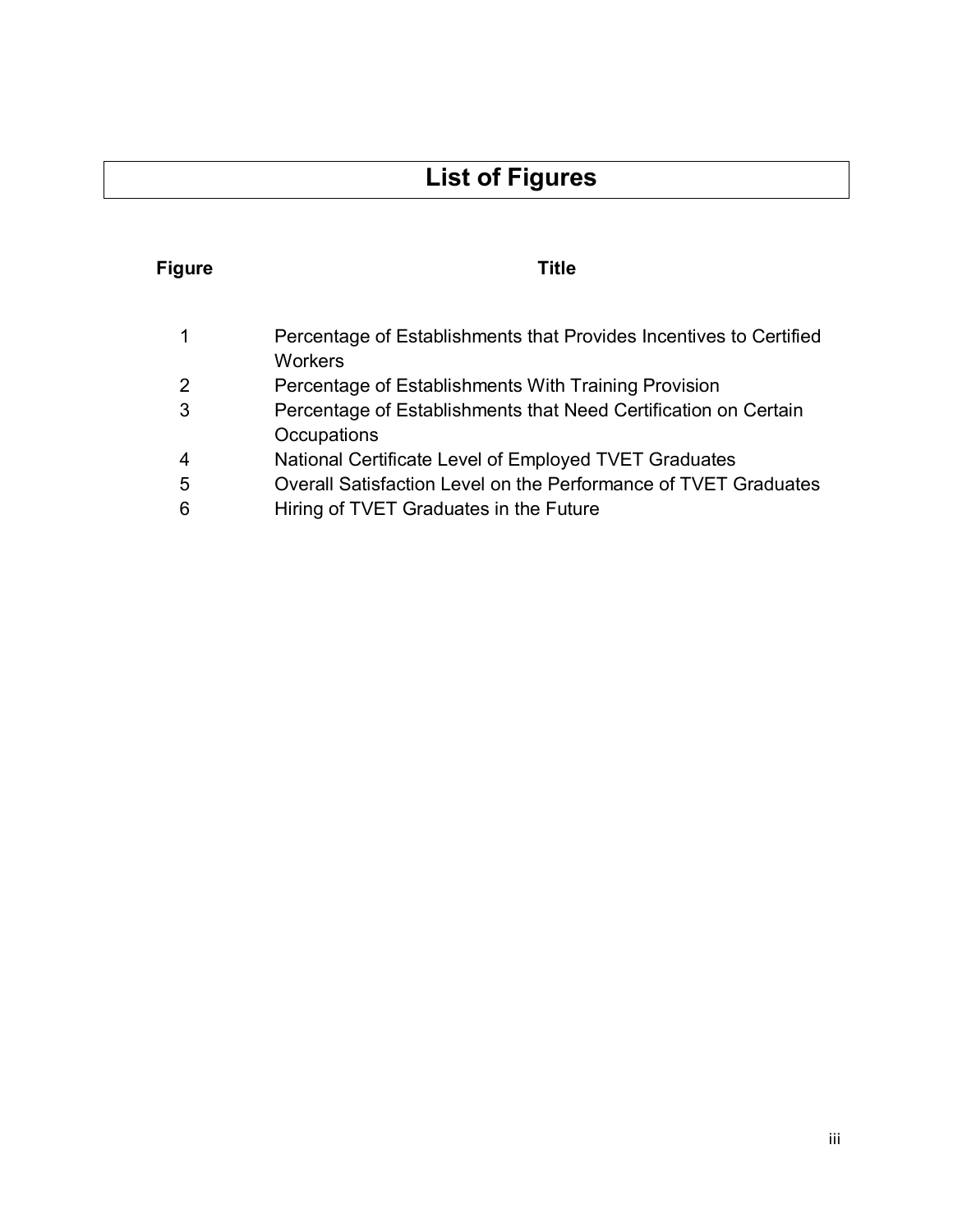## **ACRONYMS**

| <b>DOLE</b>         |                              | Department of Labor and Employment                          |
|---------------------|------------------------------|-------------------------------------------------------------|
| <b>EIM</b>          |                              | <b>Electrical Installation and Maintenance</b>              |
| <b>ESS</b>          | -                            | <b>Employers Satisfaction Survey</b>                        |
| <b>GMAW</b>         | $\qquad \qquad \blacksquare$ | Gas and Metal Arc Welding                                   |
| <b>ICT</b>          | -                            | Information and Communications Technology                   |
| <b>IES</b>          | -                            | <b>Impact Evaluation Study</b>                              |
| IT                  | $\blacksquare$               | <b>Information Technology</b>                               |
| <b>LGU</b>          | $\qquad \qquad \blacksquare$ | <b>Local Government Unit</b>                                |
| <b>LSI</b>          | $\qquad \qquad \blacksquare$ | Language Skills Instructor                                  |
| <b>MSME</b>         |                              | Micro, Small and Medium Enterprise                          |
| <b>NATCAC</b>       | Ξ.                           | National TVET Competency Assessment and Certification       |
| <b>NC</b>           |                              | <b>National Certificate</b>                                 |
| <b>NSCB</b>         |                              | <b>National Statistical Coordination Board</b>              |
| <b>OJT</b>          | $\overline{\phantom{0}}$     | On-the-Job Training                                         |
| <b>RAC</b>          |                              | Refrigeration and Air Conditioning                          |
| $S + F + T + C = E$ | $\blacksquare$               | Seek + Find + Train + Certify = Employability               |
| <b>SMAW</b>         | -                            | Sheet and Metal Arc Welding                                 |
| <b>TESDA</b>        | -                            | <b>Technical Education and Skills Development Authority</b> |
| <b>TVET</b>         | $\qquad \qquad \blacksquare$ | <b>Technical Vocational Education and Training</b>          |
| <b>TWSP</b>         |                              | Training for Work Scholarship Program                       |
| <b>WB</b>           |                              | <b>World Bank</b>                                           |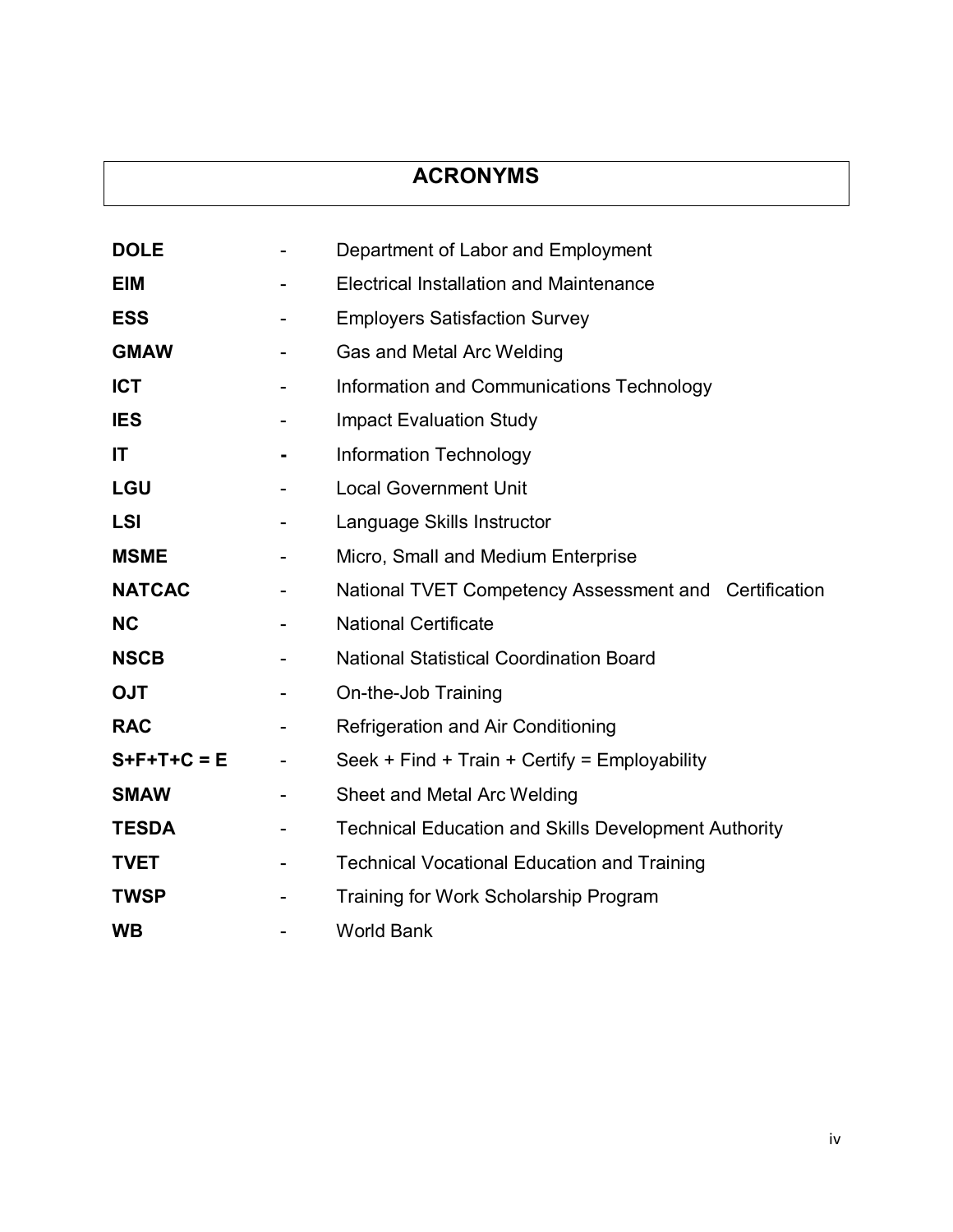#### **EXECUTIVE SUMMARY**

The 2011 Employer's Satisfaction Survey (ESS) serves as one of the monitoring and feedback mechanisms to generate inputs and comments from the industry. The study provides employers' perspective on the performance of employed TVET graduates, TVET provision, certification, and other TVET-related areas. The 2011 ESS covered a total of 5,451 public and private establishments that have been employing TVET graduates for the last three (3) years: 2009; 2010 and 2011.

#### **General Profile of Establishments**

In general, the establishments covered can be characterized as follows:

- Thirty-two percent (32.02%) of respondent establishments are relatively new or 1-10 years in operation.
- Majority or 80.1% of the establishments are private establishments. These private establishments are mostly single-proprietorship (38.8%) and stock corporations (21.8%).
- By industry classification, more than half of the establishments belonged to services.
- More than 78% of the establishments belonged to micro, small and medium enterprises (MSME).
- Around 28% of the establishments covered by the survey reported that 76% 100% of their workforce are skilled workers;

#### **Incentives for TESDA Certified Workers**

Almost half or 48.3 % of the establishments indicated that they provide incentives to their certified workers. Incentives were in the form of salary increases. The rest of the establishments provided other forms of incentives: job security (40.2%), job promotion (34.2%), allowances, further training and profit sharing in the company (17.4%).

The majority of the establishments that provide incentives to their TESDA certified workers are in the following sectors: Agriculture, Forestry & Fishing (80.0%); Education (70.8%); Construction (69.6%); Other Service Activities (66.7%); Human Health and Social Work Activities (61.54%); and Manufacturing (61.3%).

#### **Training Provision to Skilled Workers**

A third (29.7%) of the respondent establishments gave TVET related training programs to their skilled workers. Bulk of the training programs (57.4%) provided by the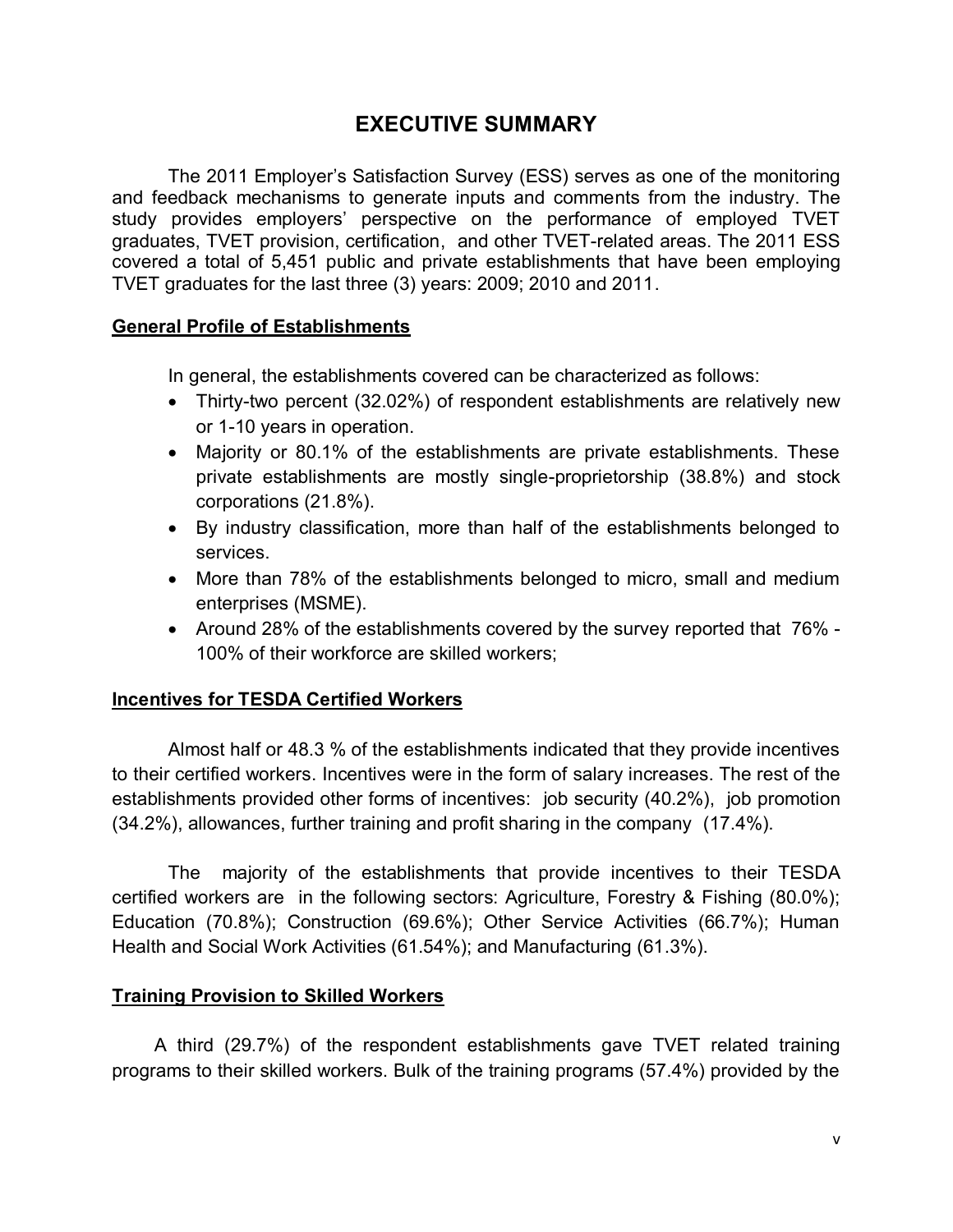establishments were on basic skills training programs. Only 9.5% of the establishments provided upgrading skills training program.

Establishments in the field of education and training provide trainors training programs. Establishments in the Accommodation and Food Service Activities provide training program on customer service for their skilled workers to improve customer relation and provide quality service to customers. Some establishments provide staff development training and values training to their workers

#### **Occupations that Require Certification**

The most common occupations that require certification are the following: Computer Technician; Housekeeping Attendant; Electrician; Cook; Welder; Automotive Servicing Mechanic; Driver; Food and Beverage Service Worker; Plumber; Data Encoder; RAC technician; Heavy Equipment Operator; Carpenter; and Computer Programmer. The certification level required is NC II.

#### **In-Demand Skilled Workers for 2012**

The respondent establishments that indicated the need for workers for their operations in 2012 mentioned the following in demand occupations : Mason, Welder, Plumber, Electrician, Carpenter ,Computer Service Technician, Consumer Electronics Service Technician, Auto Mechanic, Food and Beverage Service Worker, Heavy Equipment Operator, Security Guard, Housekeeper, Driver, Beauty Care, Hairstylist, and Rigger.

#### **Overall Level of Satisfaction on Work and Performance of TVET Graduates**

In general, the study revealed encouraging results in relation to the satisfaction on work performance of TVET graduates. A big majority of the establishments (86.1%) indicated that they are either "very satisfied" (43.3%) or "somewhat satisfied"(42.8%) with the work and performance of the TVET graduates.

A high degree of satisfaction wherein 90.0% or more of the establishments are at least "somewhat satisfied" can be observed in the following industry sector: a) Electricity, Gas, Steam and Air Conditioning Supply; b) Water Supply, Sewerage, Waste Management and Remediation Activities; c) Construction; d) Transportation and Storage; Real Estate Activities; and e) Professional, Scientific and Technical Activities.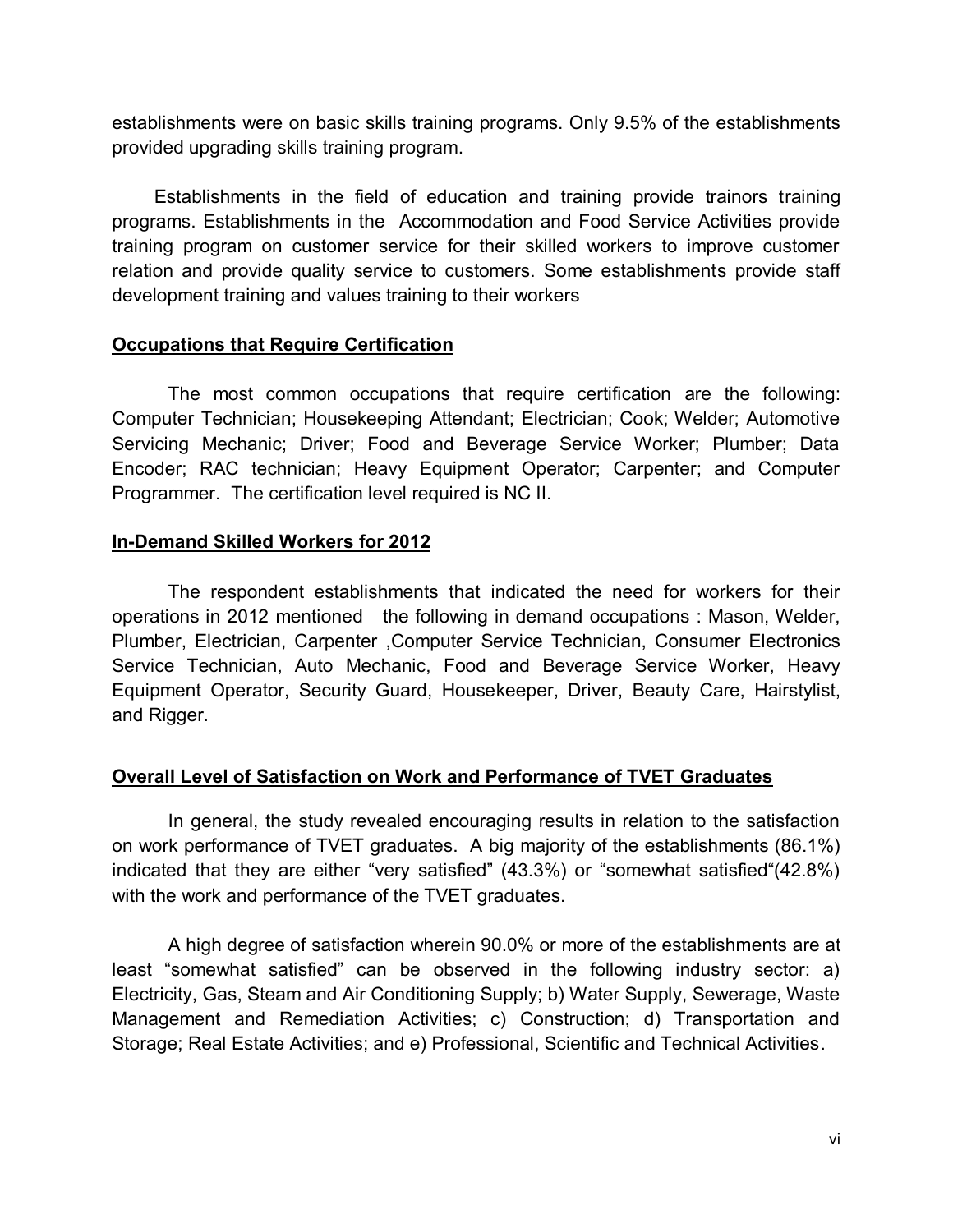#### **Employer's Degree of Satisfaction on Hired TVET Graduates**

Results showed that more than 92.0% of the TVET graduates possessed the theoretical and practical knowledge in performing the tasks and responsibilities, and were highly trainable for the skills needed for the job and has positive work attitudes. The order of the degree of satisfaction for each characteristic arranged from highest to lowest are as follows:

- $\triangleright$  Possess technical Skills and knowledge needed for the job --- 95.7%
- $\triangleright$  Listens attentively to instructions and follows order as instructed --- 94.8%
- $\triangleright$  Easily adopts to work environment --- 94.7%
- $\triangleright$  Adapts to the existing technology relevant to the enterprise --- 94.7%
- $\triangleright$  Works well in a group to achieve a goal  $-$ -94.4%
- $\triangleright$  Capable of communicating in speech and writing --- 94.2%
- $\triangleright$  The Ability to learn new skills and knowledge on the job --- 93.9%
- $\triangleright$  Understand and speaks the language in which business is conducted---93.8%
- $\triangleright$  Ability to solve work related problems ---93.7%
- Observes protocols in reporting using standard operating procedures---93.5%
- $\triangleright$  Enthusiastic in learning skills the latest advancement related to the job ---93.4%
- $\triangleright$  Produces outputs on time while working with little supervision  $---92.8\%$
- $\blacktriangleright$  Ability to handle stress and pressure on the job  $-$ --92.8%
- $\triangleright$  Accepts other jobs other than specified on the job description ---92.5%
- $\geq$  Obtain and convey workplace information ---92.5%

#### **TVET Provisions of TESDA to Industry Partners**

Positive responses were generated from the respondents when asked on TESDA TVET provisions relative to the following areas provisions: providing adequate supply of TVET graduates; providing appropriate skills to graduates; and TESDA's assistance on trainors training, scholarship and upgrading the skills of workers.

#### **Hiring of TVET Graduates in the Future**

When asked if they will continue to hire TVET graduates, a big majority (86.9%) responded positively. However, comparing the results with the 2008 ESS on similar question for TWSP graduates, the former recorded higher with 94.2%.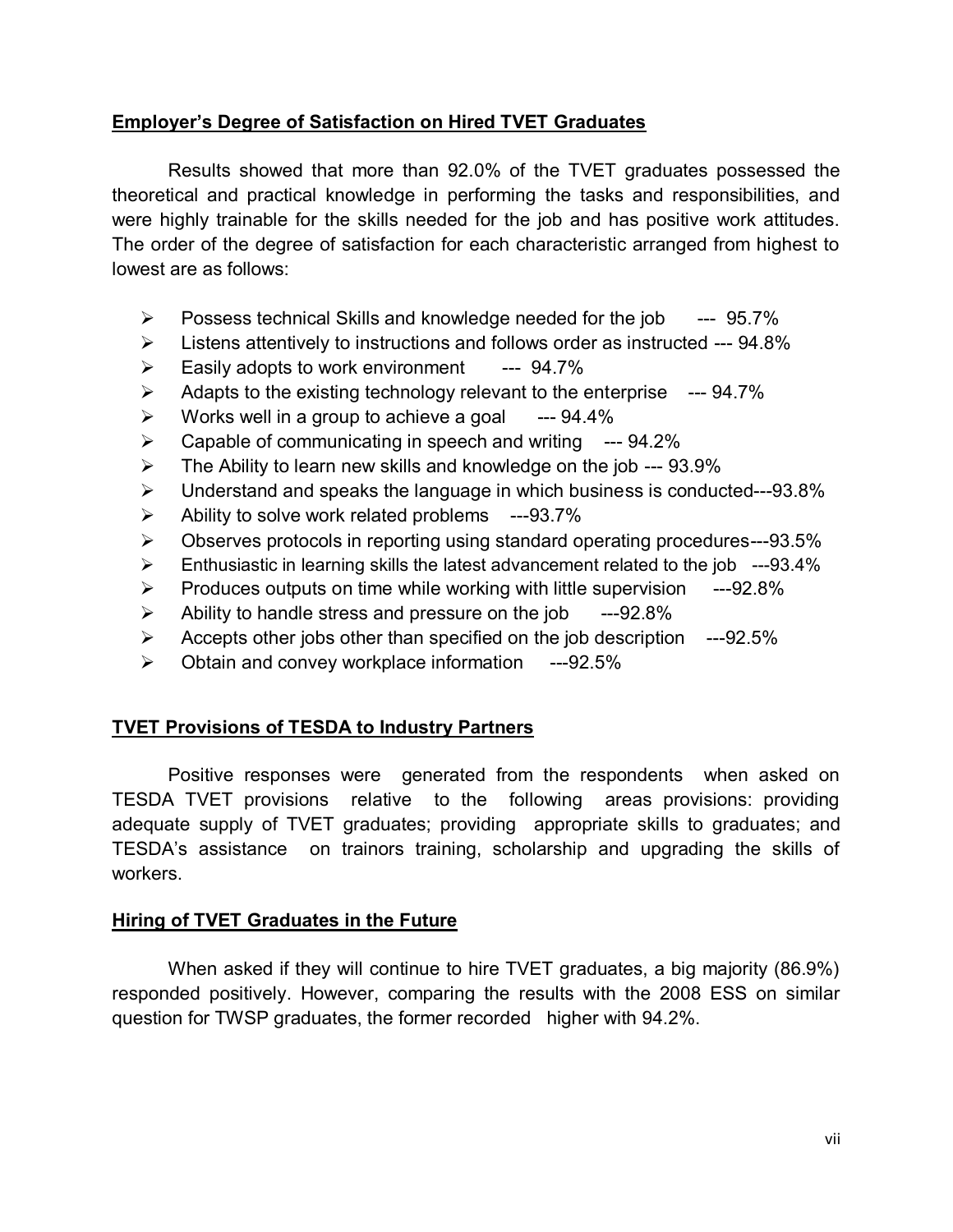#### **Additional Comments**

Establishments provided additional comments on the knowledge, skills and attitude of TVET graduates, the training delivery of TVET providers in their area and on the assessment and certification program of TESDA that will address their present and future needs.

- a. On the knowledge, skills and attitudes of TVET graduates
	- in-depth training and industry exposure
	- improvement in the communication skills and values enhancement
- b. On the training delivery of TVET providers
	- need for timely and quality training program
	- need for scheduled training program for unskilled workers of the LGUs
- c. On the assessment and certification program of TESDA
	- continuous provision of free assessment for TVET graduates and industry workers
	- improvement on the accessibility of the program for every locality, and maintain the integrity of the program, i.e., availability of assessment centers and assessors

#### **Conclusion and Recommendations**

On the point of view of the employers, finding the right workers who possess the competencies required for a particular job is of utmost important. TVET providers are market-demand driven. Their training program offerings therefore, should be towards addressing the requirements of the industry.

TESDA, as the authority on TVET, is responsible in ensuring that the TVET system works efficiently and effectively in order to address the requirements of the industry. The engagement of the industry with the TESDA starts from labor market signaling, development of standards, training provision by some enterprises and finally the qualified TVET graduates will get its place in the labor market.

Based on the findings of the study, the following recommendations are presented to make TVET relevant to the needs of the industry:

- 1. Continuously strengthen the existing TESDA Industry consultation to improve TVET on the following areas:
	- Strengthen on-the-job training program of the TVET providers. TESDA should help the TVET providers through its industry linkages and partnerships look for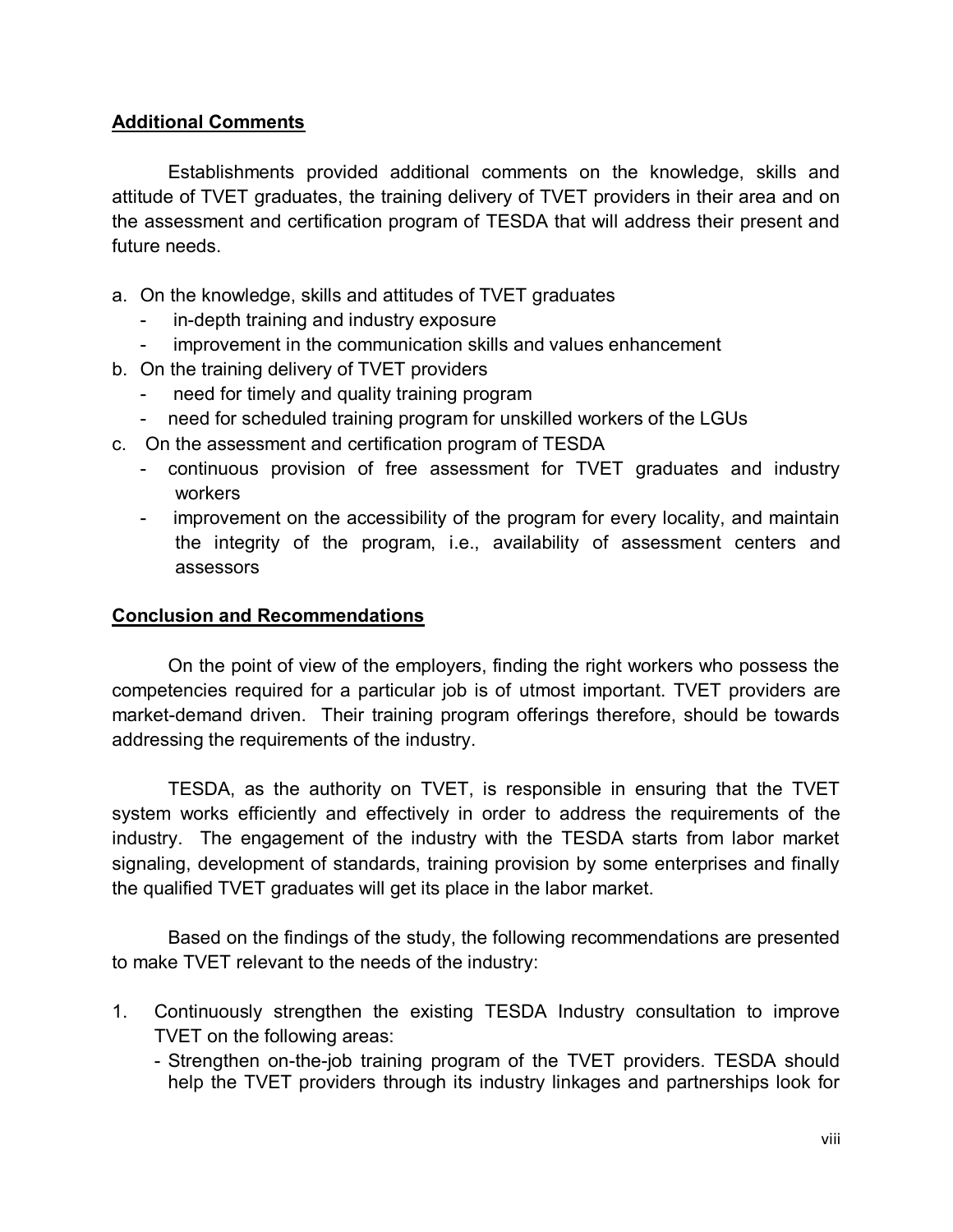establishments where their trainees can hone their skills in an actual work setting prior their graduation to increase their employability.

- Pursue advocacy on assessment and certification and influence, by providing incentives to industry that prioritize certificated workers in hiring and promotion practices.
- Part of the strengthening partnership with the industry is ensuring that the needs and requirements of the micro industries are also put in the table and considered in the development of TVET provisions.
- It is recommended further that industry consultation be strengthened as well at the regional and provincial levels.
- 2. Strengthen close coordination and partnership with the LGU in order to address their concerns on providing skills of their workers and advancing the certification program of TESDA. The LGU can influence the industry in hiring certificated workers by making it a requirement in establishing a business in their locality
- 3. TESDA to continuously implement the free assessment program or the synchronized National TVET Competency Assessment and Certification (NATCAC). TESDA should strive in bringing free assessment program on areas with no assessment centers/venues. A high level of integrity in the assessment and certification program of TESDA should be maintained.
- 4. A similar approach like the Mobile Training Program could be considered in the delivery of the assessment program of TESDA.
- 5. TESDA should pursue to advocate and support enterprise-based training.
- 6. Review and update the curriculum of TVET training programs to give emphasis on the development of the communication skills of the graduates both in verbal and written and inclusion of values enhancement that is focus to work to improve the behavior and attitude of the graduates.
- 7. In the absence of skills upgrading by some firms and to support the existing training programs provided by the firms, incentives and support to the skilled workers should be made available and accessible to them. Scholarship voucher may be provided to them as well.
- 8. Other than the above recommendations is the concern on the administrative aspect of the study. The regional/provincial offices of TESDA must strengthen the monitoring of firms/industries that utilize TVET graduates. In addition, they should ensure the completeness of information on the employers name and address to improve the coverage of the study.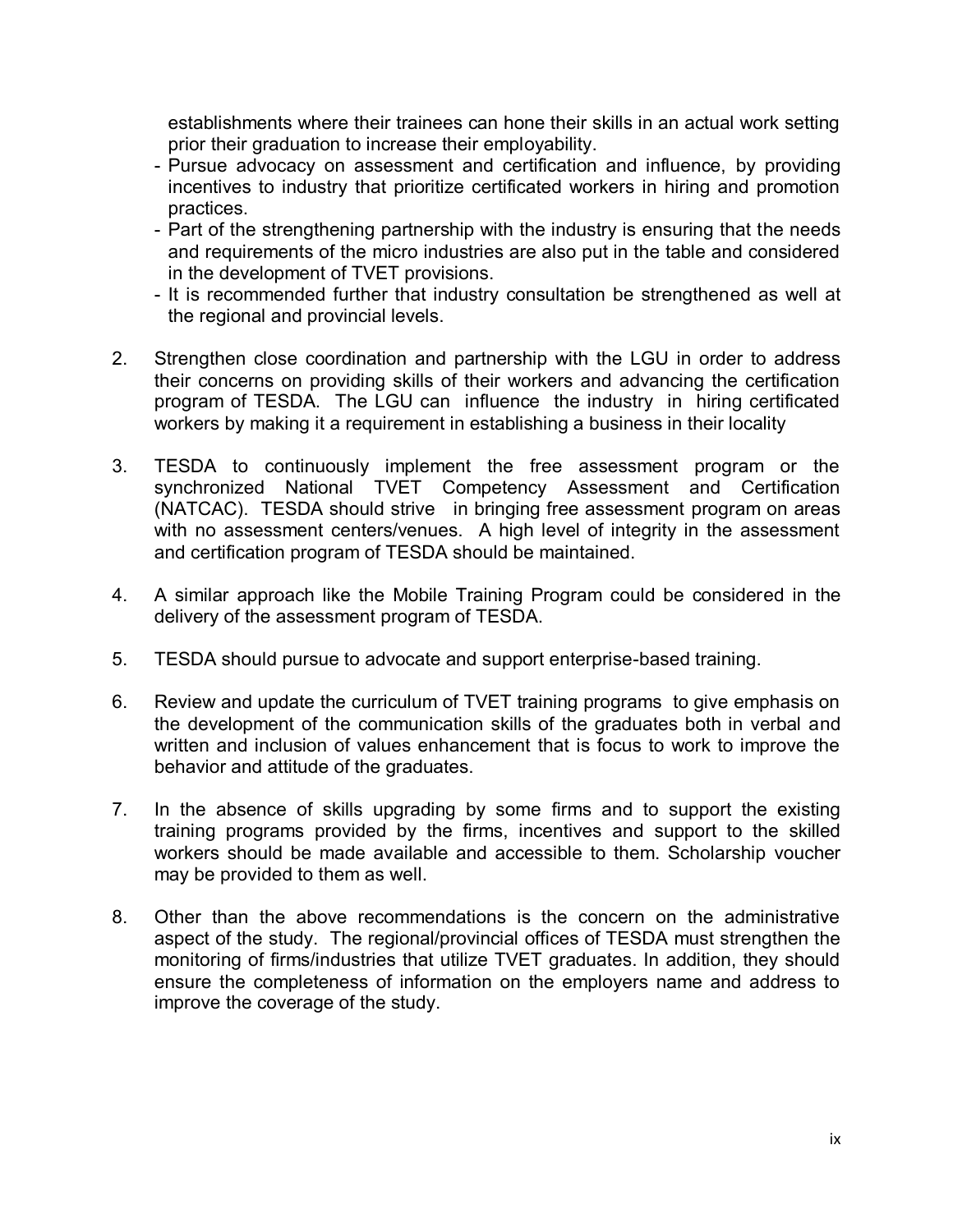#### **I. Background of the Study**

Partnership with the industry is the order of the day for TVET to be effective in addressing the increasing demand and requirements of the labor market. The dynamics of the labor market brought about by globalization resulted to the rapid changes of technology, higher competency levels and standards, changes in the employment patterns and preferences of employers and workers, among others.

With the major reforms instituted as early in the 1990's, industry plays a key role in TVET development. As the end-user of TVET graduates, getting signals as to the development and trends that would have implications on TVET, industry consultations, prioritization and development of standards, training provision are just some of the private sector's engagement with TESDA at present. Finally, employing qualified TVET graduates is being monitored as a measurement of the TVET performance.

As part of continuing efforts of TESDA towards making TVET more responsive to the requirements of the industry, a survey on employers satisfaction on the performance of TVET graduates currently employed in their establishments, is being conducted. The 2011 Employers Satisfaction Survey (ESS) covered employers that hired TVET graduates in 2009 -2011 was the second run after its first survey in 2008.

The 2011 ESS provides a more comprehensive assessment of how well the graduates of TVET programs respond and meet the requirements of the industry. The value of certification from the employers' perspective is another major feature of the 2011 ESS.

#### **II. Objectives of the Study**

In general, the study is aimed at determining the satisfaction level of the employers on the competencies and performance of employed TVET graduates in the workplace.

Specific Objectives:

- a) To provide general information on industry/firm employing TVET graduates;
- b) To determine indicators on employers' level of satisfaction of employed TVET graduates;
- c) To gauge employers' acceptance in assessment and certification program of TESDA;
- d) To identify skills requirements; and
- e) To identify areas for improvement in TVET training provision.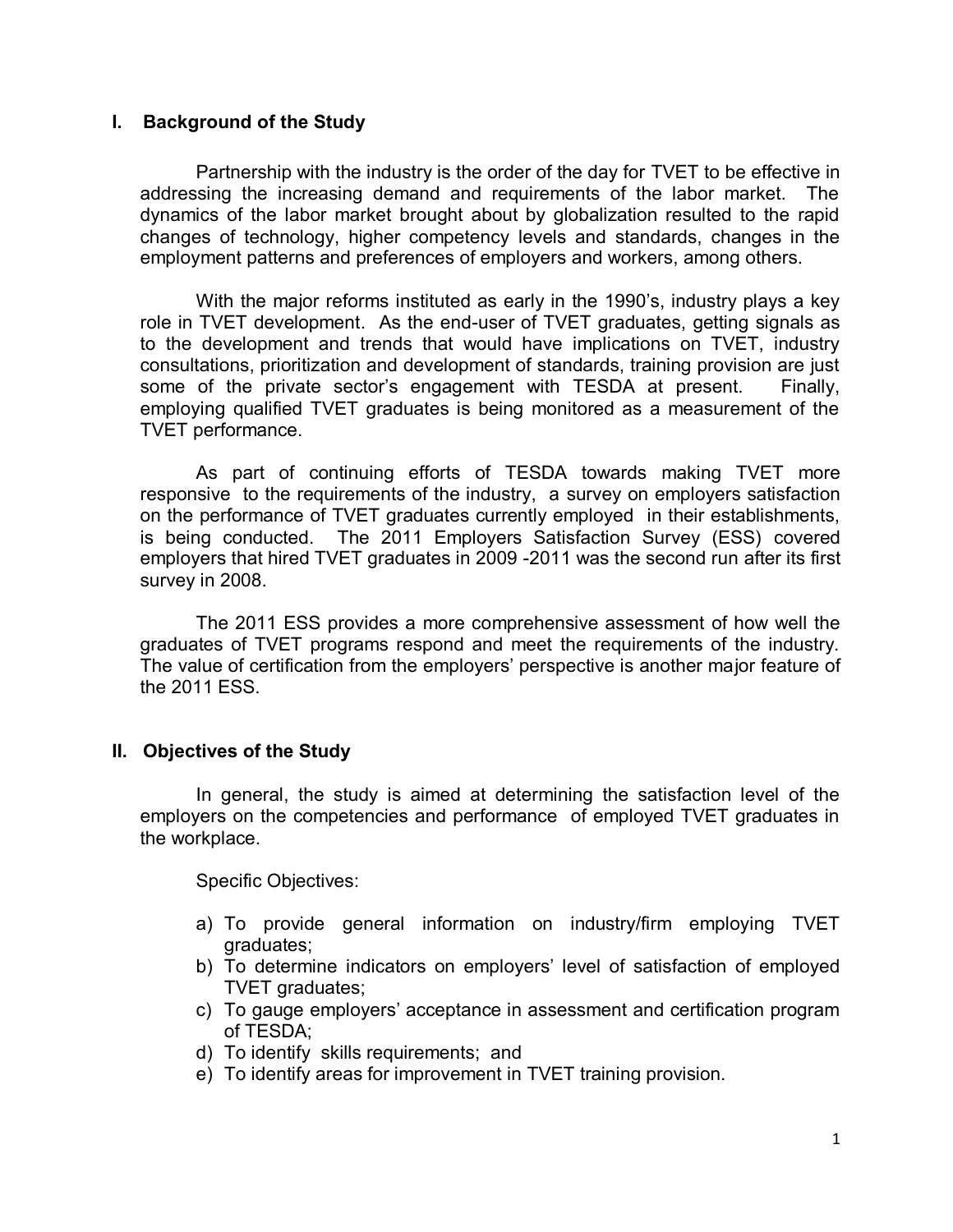#### **III. Analytical Framework**

The involvement of the private sector in TVET has been clearly provided for in RA 7796 or the TESDA Act. As specified in Section 2 of R.A. 7796, "The State shall encourage the active participation of various concerned sectors, particularly, private enterprises, being direct participants in and immediate beneficiaries of a trained and skilled workforce, providing technical education and skills development opportunities."

Consistent with the provision of R.A. 7796, the private sector plays a crucial role in TVET. In the Seek + Find + Train + Certify = Employability  $(S + F + T + C =$ E) paradigm, TESDA is closely linked with the private sector, the employers in particular, to ensure that TVET provisions are aligned with their needs and requirements, thus ensuring higher employability. They are involved in TESDA program initiatives from the policy development, skills standards development, program implementation and monitoring and evaluation.

With quality on the backdrop, TVET system is jobs-oriented, competencybased, and recognized to be responsive the market requirements. The industry in general, as the immediate beneficiaries and absorber of trained and certified workers is in the best position to provide feedback on the performance of TVET graduates in the real workplace. Feedbacks from the employers are critical indicators in the enhancement and further improvement of TESDA policies and programs.

| <b>Industry</b><br>Labor market<br>information (demand<br>and trends)<br>Skills standards | <b>Quality TVET</b><br><b>TVET</b><br>provision<br>with<br>aligned | Output<br>$\bullet$ TVET<br>Graduates | <b>Employment</b><br>wage<br>$\bullet$<br>employment<br>(Industry/<br>employer), |  |  |  |  |  |
|-------------------------------------------------------------------------------------------|--------------------------------------------------------------------|---------------------------------------|----------------------------------------------------------------------------------|--|--|--|--|--|
| development<br>Program<br>implementation<br>Employment<br>$\bullet$                       | industry<br>requirements                                           | • Assessed<br>and<br>Certified        | Entrepreneur<br>$\bullet$<br>self-<br>and<br>employed                            |  |  |  |  |  |
| <b>Feedback and Monitoring</b>                                                            |                                                                    |                                       |                                                                                  |  |  |  |  |  |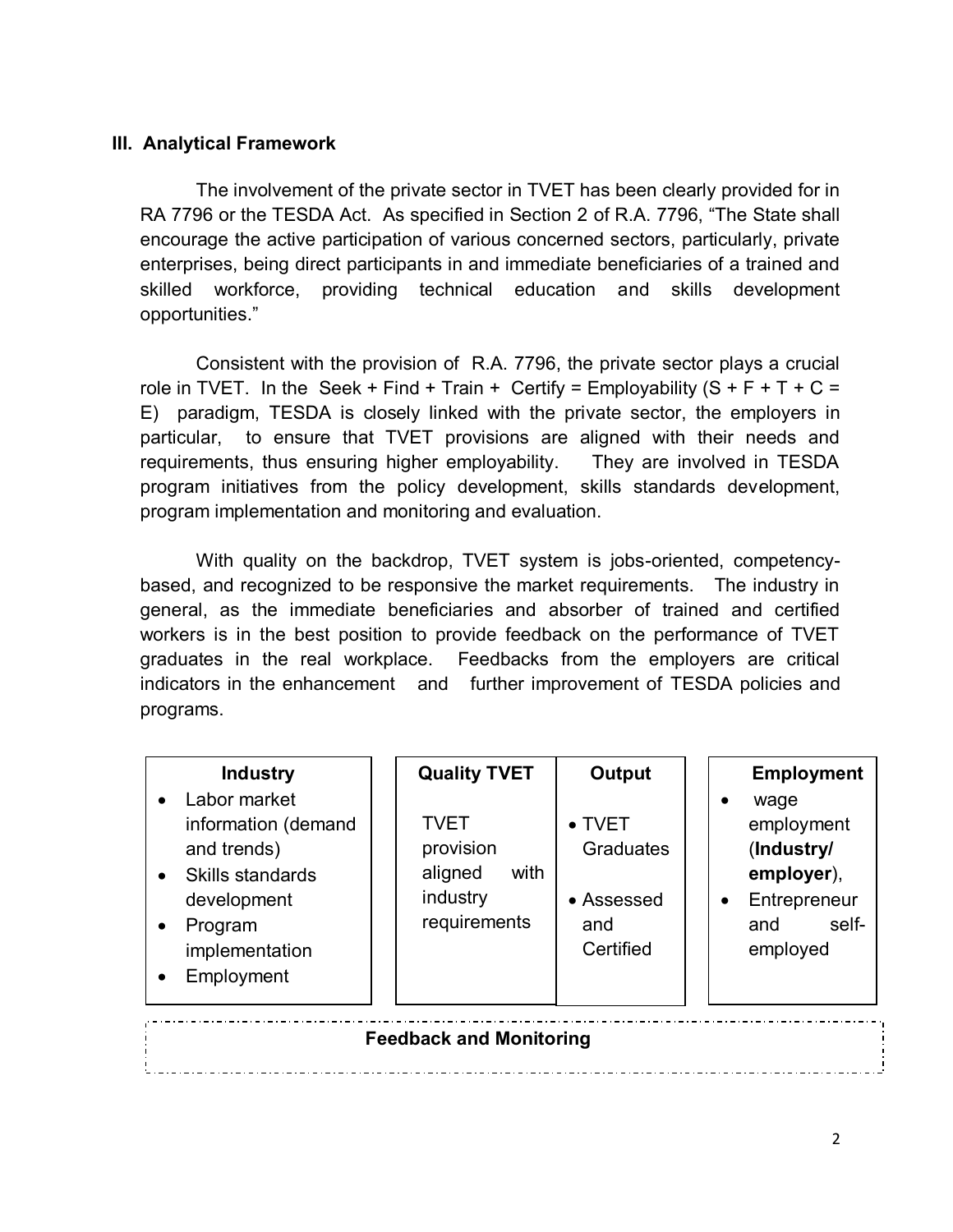#### **IV. Coverage of the Study**

The 2011 ESS covered establishments, both public and private employing TVET graduates for the last three (3) years: 2009; 2010 and 2011 with a total of 5,451 establishments nationwide.

#### **V. Methodology**

A stratified simple random sampling was adopted in the selection of 535 sample establishments covered by the survey with the industry as the strata. The Cochan's sample size formula was adopted for the computation of sample size. A confidence level of and .05 margin of error was adopted in determining the sample size. The sample size by industry was proportionally allocated based on the number of firms in the sampling frame.

The survey was done by the regional offices. The study obtained clearance from the National Statistical Coordination Board (NSCB).

#### **VI. Limitation of the Study**

The sampling design adopted in the survey provided adjustment in the sample size to consider 70% response rate based on the past evaluation studies. A total of 381 establishment respondents were interviewed posting 71.2% response rate.

#### **VII. Highlights of Results**

#### A. General Profile of Establishments

Thirty-two percent (122 or 32.02%) of establishments employing TVET graduates are relatively new or 1-10 years in operation. About 30.18% are accounted by establishments with at least 21 years of existence while firms with 11- 20 years in operation accounted 25.5% (Table 1).

| <b>Table 1.</b> Distribution of Establishments by Number of Years the Company |
|-------------------------------------------------------------------------------|
| was Established                                                               |

| -----------                  |                         |                                |  |  |  |  |
|------------------------------|-------------------------|--------------------------------|--|--|--|--|
| Number of Years in Operation | No. of<br>Establishment | Percent<br><b>Distribution</b> |  |  |  |  |
| $1-10$ years                 | 122                     | 32.0                           |  |  |  |  |
| 11-20 Years                  | 97                      | 25.5                           |  |  |  |  |
| 21 Years and Over            | 115                     | 30.2                           |  |  |  |  |
|                              | 47                      | 12.3                           |  |  |  |  |
| Total                        | 381                     | 100                            |  |  |  |  |

3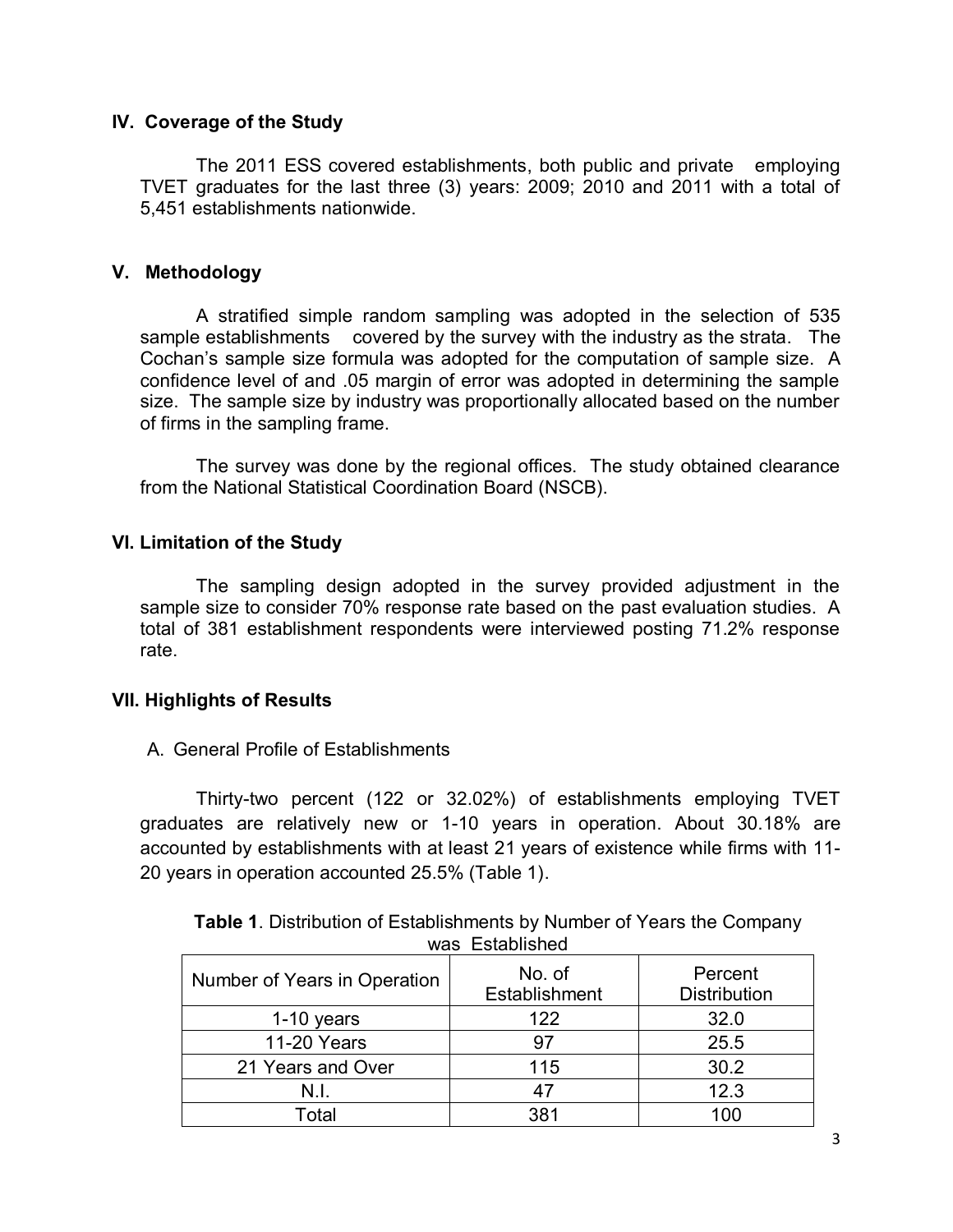Majority or 80.1% of the establishments are private establishments. These private establishments are mostly single-proprietorship (38.8%) and stock corporations (21.8%) (Table 2).

| <b>Legal Organization</b>         | No. of<br><b>Establishments</b> | <b>Percent</b><br><b>Distribution</b> |
|-----------------------------------|---------------------------------|---------------------------------------|
| <b>Government</b>                 | 76                              | 19.9                                  |
| <b>National</b>                   | 24                              | 6.3                                   |
| Provincial/Local                  | 42                              | 11.0                                  |
| Government Owned and Controlled   |                                 |                                       |
| Corporation                       | 7                               | 1.8                                   |
| <b>Others</b>                     | 3                               | 0.8                                   |
| <b>Private</b>                    | 305                             | 80.1                                  |
| Single Proprietorship             | 148                             | 38.8                                  |
| Partnership                       | 25                              | 6.6                                   |
| <b>Stock Corporation</b>          | 83                              | 21.8                                  |
| Non-Stock, Non-Profit Corporation | 22                              | 5.8                                   |
| Cooperative                       | 13                              | 3.4                                   |
| <b>Others</b>                     | 14                              | 3.7                                   |
| Total                             | 381                             | 100                                   |

**Table 2**. Distribution of Establishments by Legal Organization

By industry classification, more than half of the establishments belonged to the following major industry classifications: Wholesale and Retail Trade; Repair of Motor Vehicles and Motorcycles (20.7%); Accommodation and Food Service Activities (17.6%); and Public Administration and Defense; Compulsory Social Security (14.7%). The Manufacturing and the Agriculture, Forestry and Fishery comprised 8.1% and 1.3%, respectively. Consistent with national data, the Services Sector comprised the bigger share compared with the Manufacturing and Agriculture Sectors. (Table 3).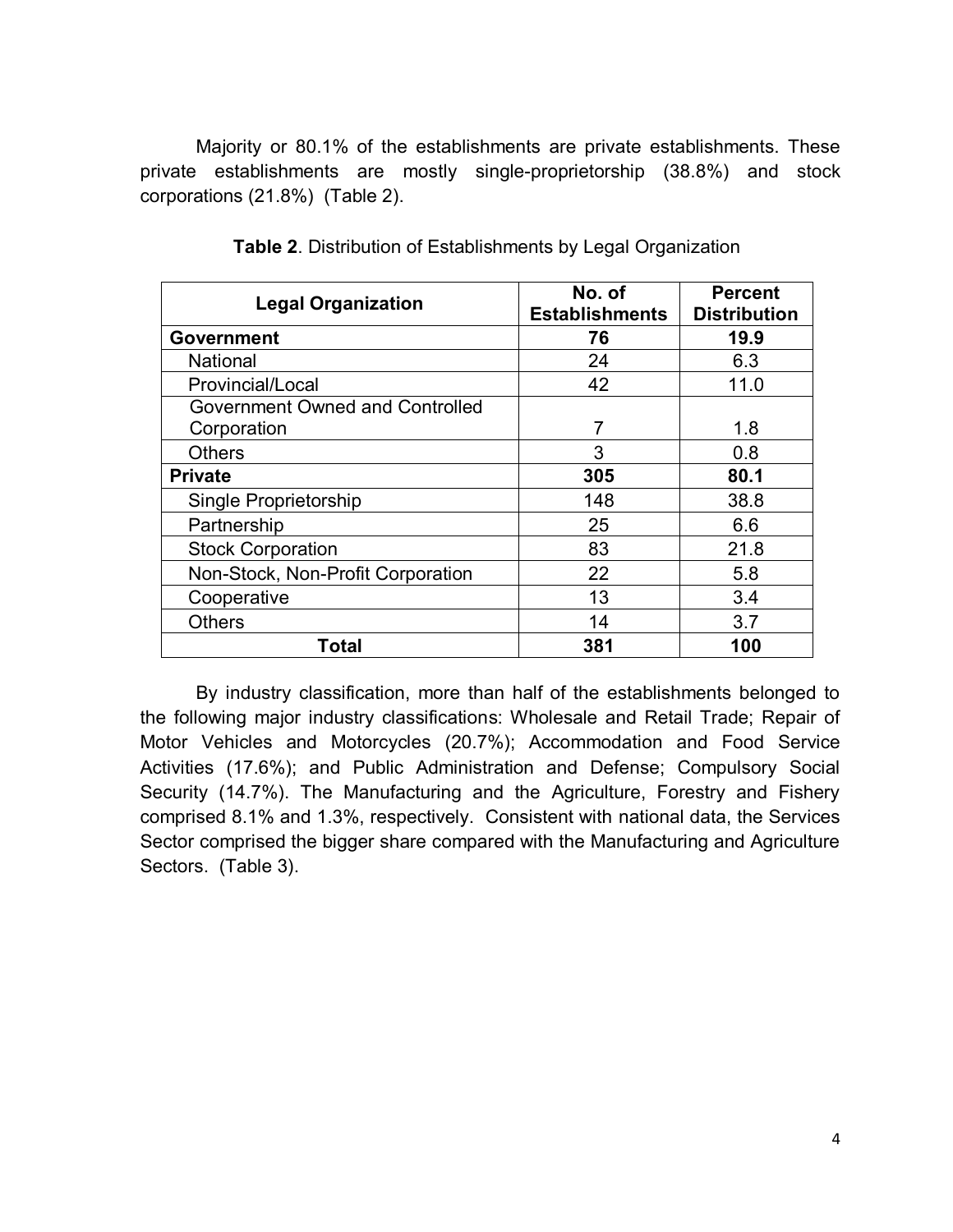| <b>Major Industry Classification</b>                                                                                            | No. of<br><b>Establishments</b> | <b>Percent</b><br><b>Distribution</b> |
|---------------------------------------------------------------------------------------------------------------------------------|---------------------------------|---------------------------------------|
| Agriculture, Forestry & Fishing                                                                                                 | 5                               | 1.3                                   |
| Mining and Quarrying                                                                                                            | $\overline{\mathbf{4}}$         | 1.0                                   |
| Manufacturing                                                                                                                   | 31                              | 8.1                                   |
| Electricity, Gas, Steam and Air Conditioning<br>Supply                                                                          | 10                              | 2.6                                   |
| Water Supply, Sewerage, Waste Management<br>and Remediation Activities                                                          | 1                               | 0.3                                   |
| Construction                                                                                                                    | 23                              | 6.0                                   |
| Wholesale and Retail Trade; Repair of Motor<br><b>Vehicles and Motorcycles</b>                                                  | 79                              | 20.7                                  |
| <b>Transportation and Storage</b>                                                                                               | 4                               | 1.0                                   |
| <b>Accommodation and Food Service Activities</b>                                                                                | 67                              | 17.6                                  |
| <b>Financial and Insurance Activities</b>                                                                                       | 11                              | 2.9                                   |
| <b>Real Estate Activities</b>                                                                                                   | $\overline{2}$                  | 0.5                                   |
| Professional, Scientific and Technical Activities                                                                               | $\overline{1}$                  | 0.3                                   |
| <b>Administrative and Support Service Activities</b>                                                                            | 26                              | 6.8                                   |
| <b>Public Administration and Defense; Compulsory</b><br><b>Social Security</b>                                                  | 56                              | 14.7                                  |
| Education                                                                                                                       | 37                              | 9.7                                   |
| <b>Human Health and Social Work Activities</b>                                                                                  | 13                              | 3.4                                   |
| Arts, Entertainment and Recreation                                                                                              | 1                               | 0.3                                   |
| <b>Other Service Activities</b>                                                                                                 | 6                               | 1.6                                   |
| Activities of Households as Employers;<br>Undifferentiated Goods-and services-producing<br>activities of Households for own use | 4                               | 1.0                                   |
| <b>Total</b>                                                                                                                    | 381                             | 100                                   |

|  |  |  | Table 3. Distribution of Establishments by Major Industry Classification |  |  |  |
|--|--|--|--------------------------------------------------------------------------|--|--|--|
|--|--|--|--------------------------------------------------------------------------|--|--|--|

More than 78% of the establishments belonged to micro, small and medium enterprises (MSME). They were distributed as follows: micro establishments (less than 10 employees) comprised 27.3%; small establishments (10-99 employees) was 44.4%; medium size establishments (100-199 employees) was at 6.8%. Large establishments (employment size of 200 and above) comprised 6.8%. (Table 4).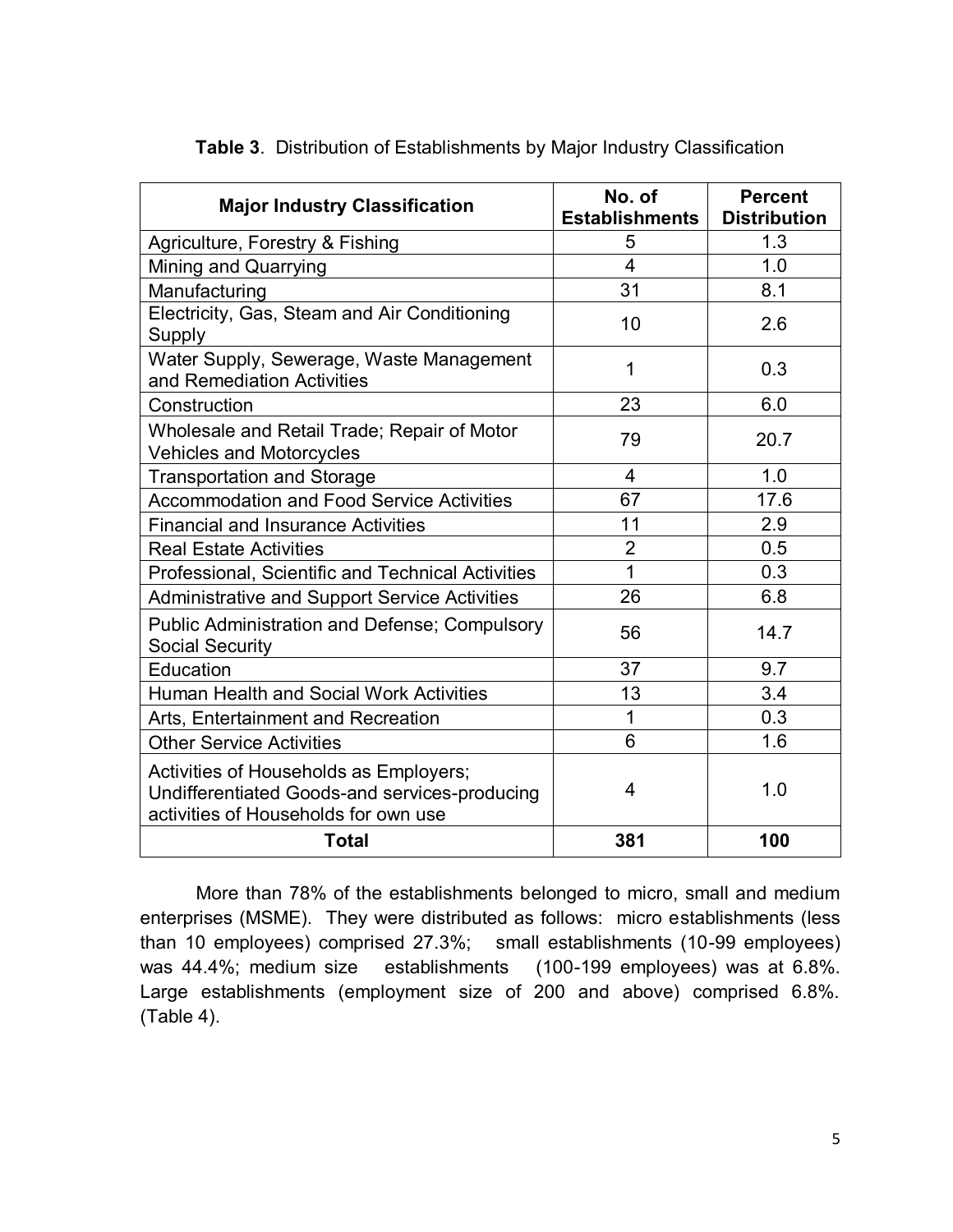| <b>Employment Size</b> | <b>No. of Establishments</b> | <b>Percent Distribution</b> |  |  |
|------------------------|------------------------------|-----------------------------|--|--|
| < 10                   | 104                          | 27.3                        |  |  |
| 10-99                  | 169                          | 44.4                        |  |  |
| 100-199                | 26                           | 6.8                         |  |  |
| 200 & Over             | 56                           | 14.7                        |  |  |
| N.I.                   | 26                           | 6.8                         |  |  |
| Total                  | 381                          | 100                         |  |  |

**Table 4**. Distribution of Establishments by Employment Size

It was observed that only four (4) industry sectors, namely: Agriculture, Forestry & Fishing; Mining and Quarrying; Electricity, Gas, Steam and Air Conditioning Supply; and Water Supply, Sewerage, Waste Management and Remediation Activities did not have micro establishments. On the other hand, the majority of the establishments with 10-99 employment size (small establishments) are in the following sectors: Wholesale and Retail Trade; Repair of Motor Vehicles and Motorcycles; Accommodation and Food Service Activities; Public Administration and Defense; and Education (Table 5).

**Table 5**. Distribution of Establishments by Major Industry Classification by Employment Size

| <b>Major Industry Classification</b>                                    | <b>Employment Size</b> |                |                |                |                |                |
|-------------------------------------------------------------------------|------------------------|----------------|----------------|----------------|----------------|----------------|
|                                                                         | < 10                   | 10-99          | 100-199        | 200 >          | ΝI             | Total          |
| Agriculture, Forestry & Fishing                                         |                        | 3              |                | 2              |                | 5              |
| Mining and Quarrying                                                    |                        | $\overline{2}$ | 1              | 1              |                | 4              |
| Manufacturing                                                           | 12                     | 8              |                | $\overline{7}$ | 4              | 31             |
| Electricity, Gas, Steam and Air<br><b>Conditioning Supply</b>           |                        | 1              | 4              | 5              |                | 10             |
| Water Supply, Sewerage, Waste<br>Management and Remediation Activities  |                        |                |                |                |                |                |
| Construction                                                            | 7                      | 8              | $\mathcal{P}$  | 4              | 2              | 23             |
| Wholesale and Retail Trade; Repair of<br>Motor Vehicles and Motorcycles | 32                     | 33             | 3              | 9              | $\overline{2}$ | 79             |
| <b>Transportation and Storage</b>                                       | $\overline{2}$         | 1              | 1              |                |                | 4              |
| Accommodation and Food Service<br>Activities                            | 14                     | 42             | $\overline{2}$ | 5              | 4              | 67             |
| <b>Financial and Insurance Activities</b>                               | 4                      | 5              |                |                | 1              | 11             |
| <b>Real Estate Activities</b>                                           |                        |                |                |                |                | $\overline{2}$ |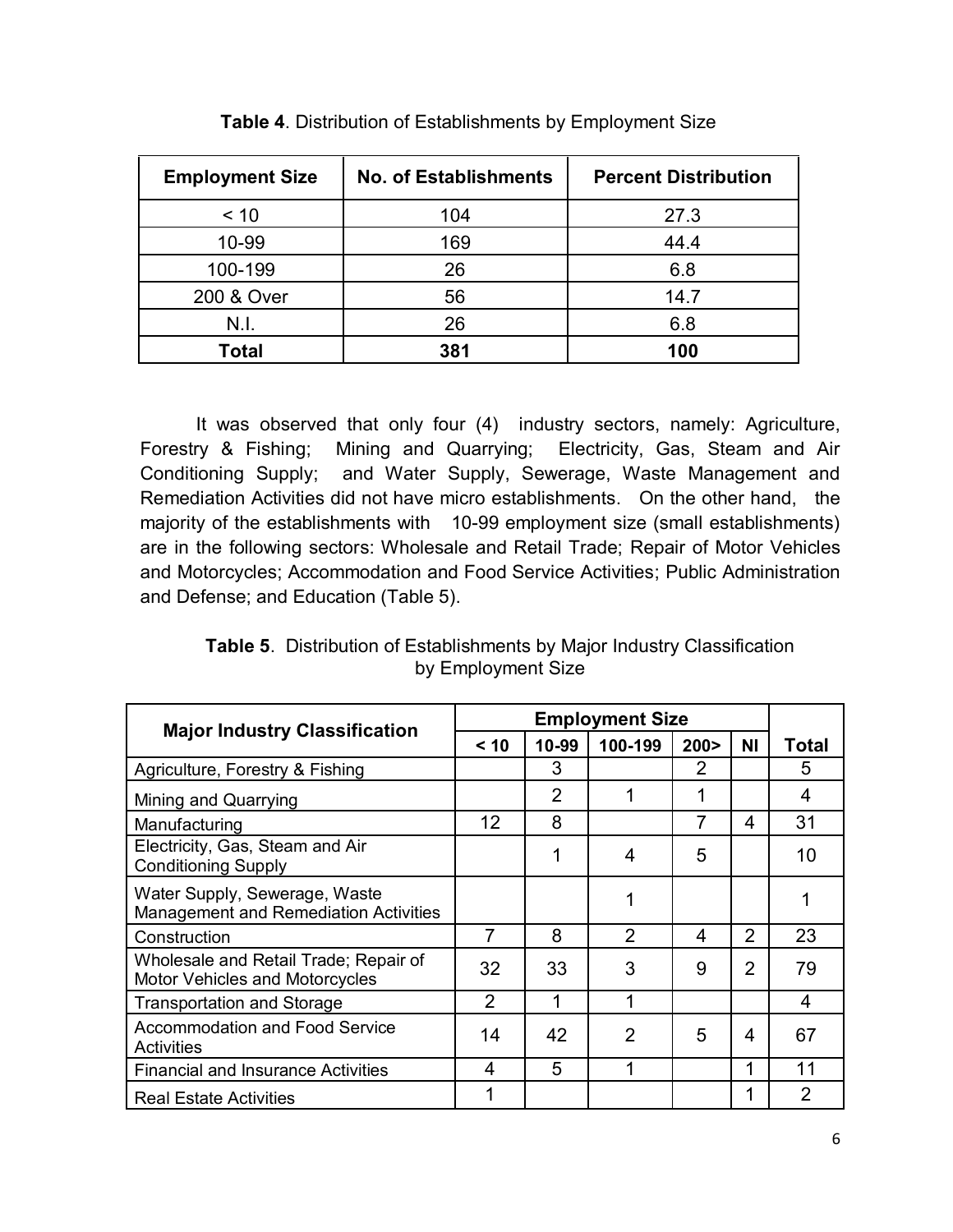|                                                                                                                                     |      |                | <b>Employment Size</b> |                |                |              |
|-------------------------------------------------------------------------------------------------------------------------------------|------|----------------|------------------------|----------------|----------------|--------------|
| <b>Major Industry Classification</b>                                                                                                | < 10 | 10-99          | 100-199 200>           |                | <b>NI</b>      | <b>Total</b> |
| Professional, Scientific and Technical<br>Activities                                                                                | 1    |                |                        |                |                |              |
| Administrative and Support Service<br>Activities                                                                                    | 16   | $\overline{7}$ | 1                      | 2              |                | 26           |
| <b>Public Administration and Defense;</b><br><b>Compulsory Social Security</b>                                                      |      | 28             | 5                      | 14             | 8              | 56           |
| Education                                                                                                                           | 6    | 20             | 4                      | 5              | $\overline{2}$ | 37           |
| Human Health and Social Work Activities                                                                                             | 3    | 6              |                        | $\overline{2}$ |                | 13           |
| Arts, Entertainment and Recreation                                                                                                  |      | 1              |                        |                |                | 1            |
| <b>Other Service Activities</b>                                                                                                     | 4    | $\overline{2}$ |                        |                |                | 6            |
| Activities of Households as Employers;<br>Undifferentiated Goods-and services-<br>producing activities of Households for<br>own use | 1    | $\overline{2}$ |                        |                |                | 4            |
| Total                                                                                                                               | 104  | 169            | 26                     | 56             | 26             | 381          |

It is interesting to note that around 28% of the establishments covered by the survey employed 76% -100% skilled workers; 24.1% of establishments revealed 1- 25% of their employees were skilled workers; 17.8% of establishments had 26- 50% skilled workforce; while 10.5% of establishments had 51-75% skilled workforce (Table 6).

**Table 6**. Distribution of Establishments by Percentage of Skilled Workers

| <b>Percentage of Skilled Workers</b><br>to the Establishment Total<br><b>Workforce</b> | No. of<br><b>Establishments</b> | <b>Percent Distribution</b> |  |  |
|----------------------------------------------------------------------------------------|---------------------------------|-----------------------------|--|--|
| $1 - 25%$                                                                              | 92                              | 24.1                        |  |  |
| 26-50%                                                                                 | 68                              | 17.8                        |  |  |
| 51-75%                                                                                 | 40                              | 10.5                        |  |  |
| 76-100%                                                                                | 106                             | 27.8                        |  |  |
| None                                                                                   |                                 | 1.8                         |  |  |
| N.I.                                                                                   | 68                              | 17.8                        |  |  |
| Total                                                                                  | 381                             | 100                         |  |  |

By employment size, the most number of micro establishments (42.3%) revealed that they had skilled workforce of 76-100%. Thirty-two percent (32.0%) of small enterprises, 38.5% of medium enterprises had reported that they had 1-25% skilled workers. Twenty-one percent (21.4%) of large enterprises had also 1-25%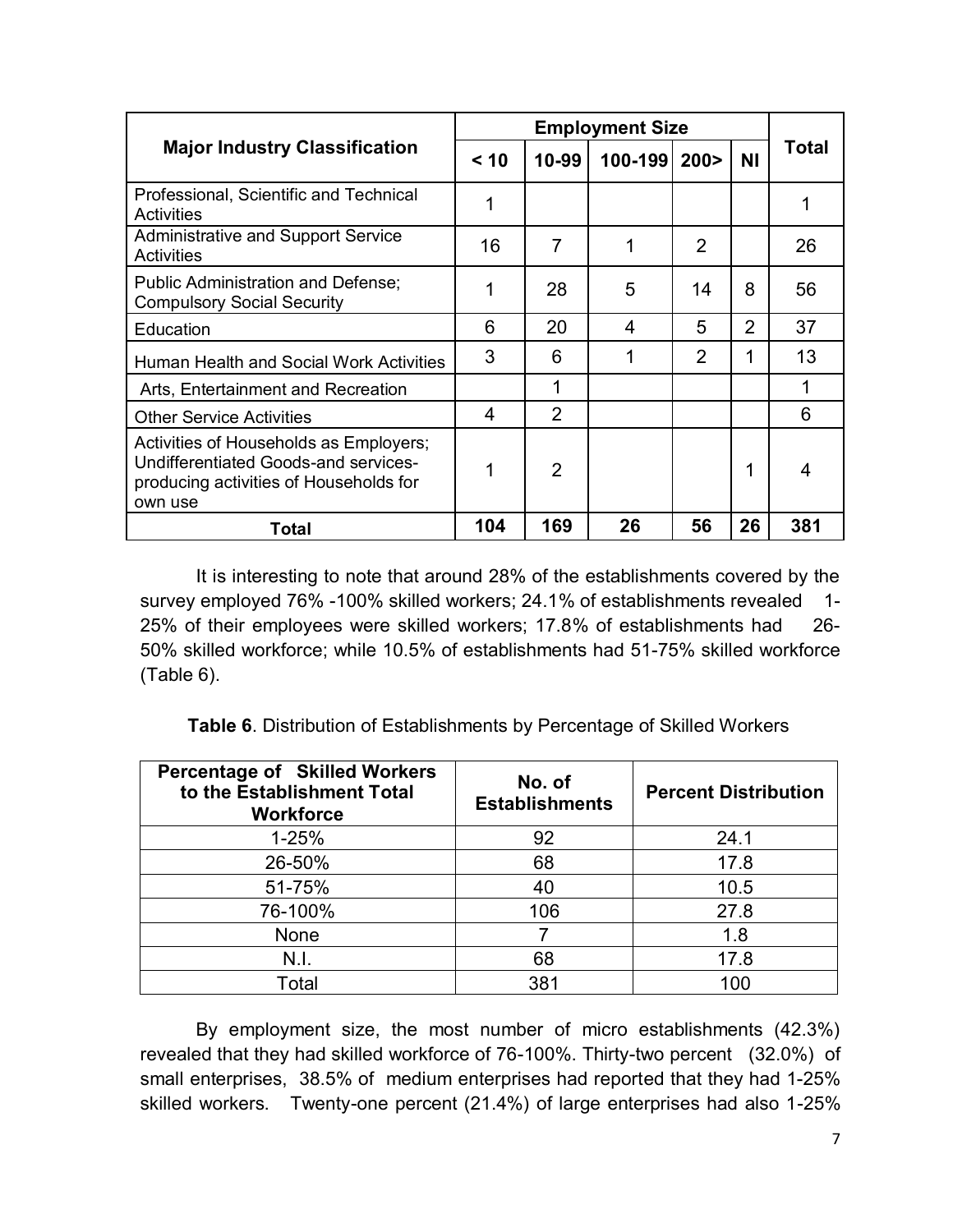skilled workers while 19.6% of same size of establishments employed 76 -100% skilled workers (Table 7).

|                                  | <b>Percentage of Skilled Workers</b> |               |     |               |     |        |        |      |         |               |           |      |              |
|----------------------------------|--------------------------------------|---------------|-----|---------------|-----|--------|--------|------|---------|---------------|-----------|------|--------------|
| <b>Employment</b><br><b>Size</b> |                                      | 0             |     | $1 - 25%$     |     | 26-50% | 51-75% |      | 76-100% |               | <b>NI</b> |      | <b>Total</b> |
|                                  | No.                                  | $\frac{0}{0}$ | No. | $\frac{9}{6}$ | No. | %      | No.    | %    | No.     | $\frac{9}{6}$ | No.       | $\%$ |              |
| <10 Employees                    | $\overline{2}$                       | 1.9           | 13  | 12.5          | 18  | 17.3   | 10     | 9.6  | 44      | 42.3          | 17        | 16.3 | 104          |
| $10 - 99$                        |                                      |               |     |               |     |        |        |      |         |               |           |      |              |
| Employees                        | 5                                    | 3.0           | 54  | 32.0          | 34  | 20.1   | 15     | 8.9  | 45      | 26.6          | 16        | 9.5  | 169          |
| 100-199                          |                                      |               |     |               |     |        |        |      |         |               |           |      |              |
| <b>Employees</b>                 |                                      |               | 10  | 38.5          | 4   | 15.4   | 4      | 15.4 | 4       | 15.4          | 4         | 15.4 | 26           |
| 200 >                            |                                      |               |     |               |     |        |        |      |         |               |           |      |              |
| <b>Employees</b>                 |                                      |               | 12  | 21.4          | 12  | 21.4   | 11     | 19.6 | 11      | 19.6          | 10        | 17.9 | 56           |
| ΝI                               |                                      |               | 3   | 11.5          |     | 0.0    |        | 0.0  | 2       | 7.7           | 21        | 80.8 | 26           |
| Total                            | 7                                    | 1.8           | 92  | 24.1          | 68  | 17.8   | 40     | 10.5 | 106     | 27.8          | 68        | 17.8 | 381          |

**Table 7**. Distribution of Establishments by Employment Size by Percentage of Skilled Workers

#### B. Incentives for TESDA Certified Workers

• Provision of Incentives to TESDA Certified Workers

Results of the survey did not provide encouraging results on the importance given to TESDA certificated workers. Only 48.3 % of the establishments indicated that they provide incentives to their certified workers (Figure 1).

Out of 189 establishments that gave incentives to their certified



skilled workers, 59.2% or 6 out of 10 were provided salary increases. About 40.2% and 34.2% of the establishments gave incentives in the form of job security and job promotion, respectively. Other form of incentives such as allowances, further training and profit sharing in the company were provided by about 17.4% establishments (Table 8).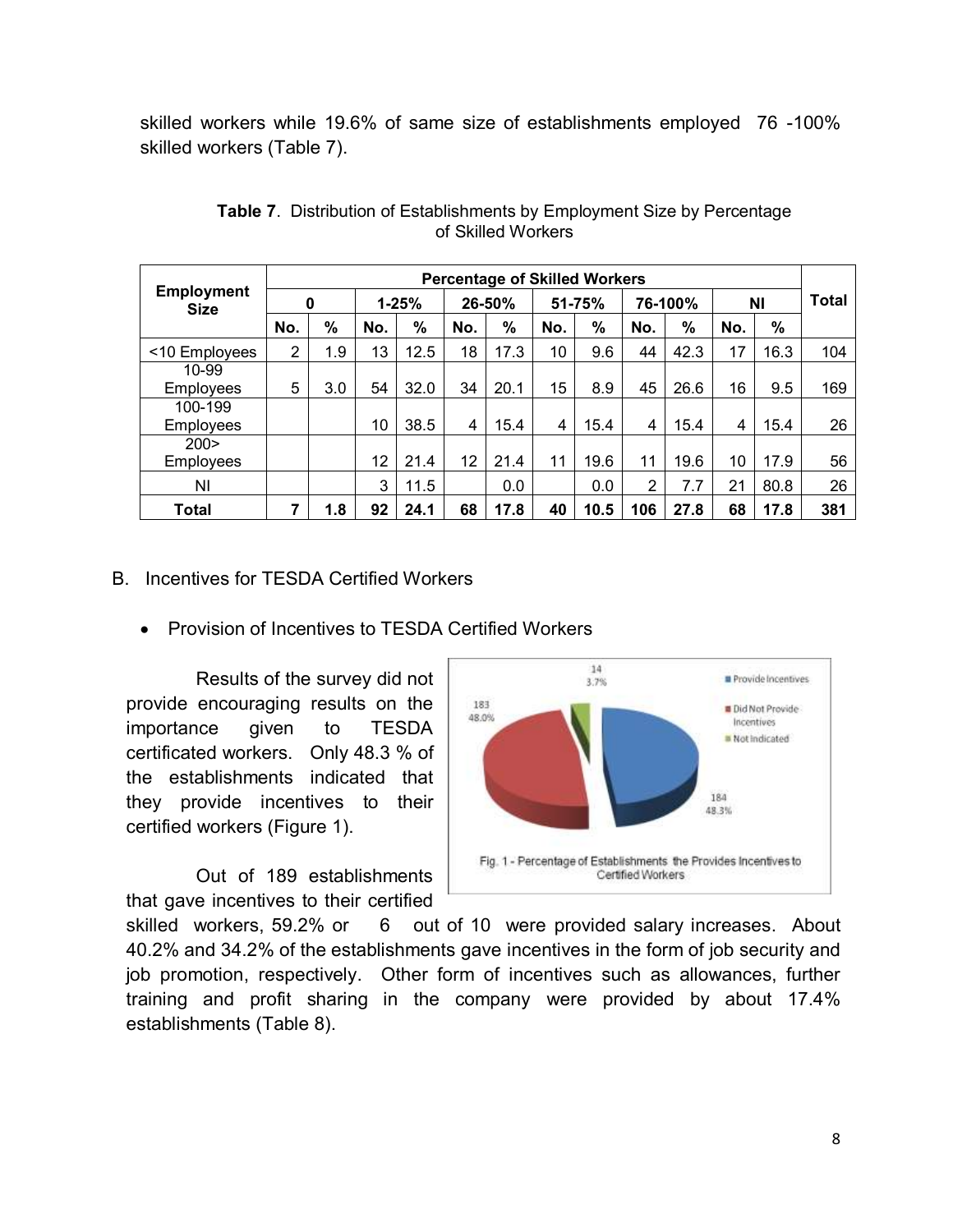| <b>Incentives Provided to</b><br><b>Certified Workers</b> | <b>Percent Distribution</b> |      |
|-----------------------------------------------------------|-----------------------------|------|
|                                                           |                             |      |
| Salary Increase                                           | 109                         | 59.2 |
| Promotion                                                 | 63                          | 34.2 |
| <b>Job Security</b>                                       | 74                          | 40.2 |
| <b>Others</b>                                             | 32                          | 17 4 |

**Table 8**. Distribution of Establishment by Provision of Incentives to Certified Workers

By Industry Sector, a big majority of the establishments that provides incentives to their TESDA certified workers are observed in the following sector: Agriculture, Forestry & Fishing (80.0%); Education (70.8%); Construction (69.6%); Other Service Activities (66.7%); Human Health and Social Work Activities (61.54%); and Manufacturing (61.3%). While a majority of the establishments that are not active in the provision of incentives are observed in the following industry sector: Professional, Scientific and Technical Activities (69.2%); Public Administration and Defense; Compulsory Social Security (58.9%); Wholesale and Retail Trade; Repair of Motor Vehicles and Motorcycles (55.7%); and Financial and Insurance Activities (54.55%) (Table 9).

| <b>Industry Sector</b>                                                           |                | <b>Provide</b><br><b>Incentives</b> |                | No Incentive | <b>Indicated</b> | <b>Not</b>    | <b>Total</b> |     |  |
|----------------------------------------------------------------------------------|----------------|-------------------------------------|----------------|--------------|------------------|---------------|--------------|-----|--|
|                                                                                  | No.            | %                                   | No.            | %            | No.              | $\frac{0}{0}$ | No.          | %   |  |
| Agriculture, Forestry & Fishing                                                  | 4              | 80.0                                | 1              | 20.0         |                  |               | 5            | 100 |  |
| Mining and Quarrying                                                             | $\overline{2}$ | 50.0                                | $\overline{2}$ | 50.0         |                  |               | 4            | 100 |  |
| Manufacturing                                                                    | 19             | 61.3                                | 12             | 38.7         |                  |               | 31           | 100 |  |
| Electricity, Gas, Steam and Air<br><b>Conditioning Supply</b>                    | 5              | 50.0                                | 5              | 50.0         |                  |               | 10           | 100 |  |
| Water Supply, Sewerage,<br>Waste Management and<br><b>Remediation Activities</b> | 1              | 100                                 |                |              |                  |               | 1            | 100 |  |
| Construction                                                                     | 16             | 69.6                                | 6              | 26.1         | 1                | 4.4           | 23           | 100 |  |
| Wholesale and Retail Trade;<br>Repair of Motor Vehicles and<br>Motorcycles       | 34             | 43.0                                | 44             | 55.7         | 1                | 1.3           | 79           | 100 |  |
| <b>Transportation and Storage</b>                                                | 2              | 50.0                                | $\overline{2}$ | 50.0         |                  |               | 4            | 100 |  |
| Accommodation and Food<br><b>Service Activities</b>                              | 31             | 46.3                                | 33             | 49.2         | 3                | 4.5           | 67           | 100 |  |

**Table 9**. Distribution of Establishments by Provision of Incentives to Certified Workers by Industry Sector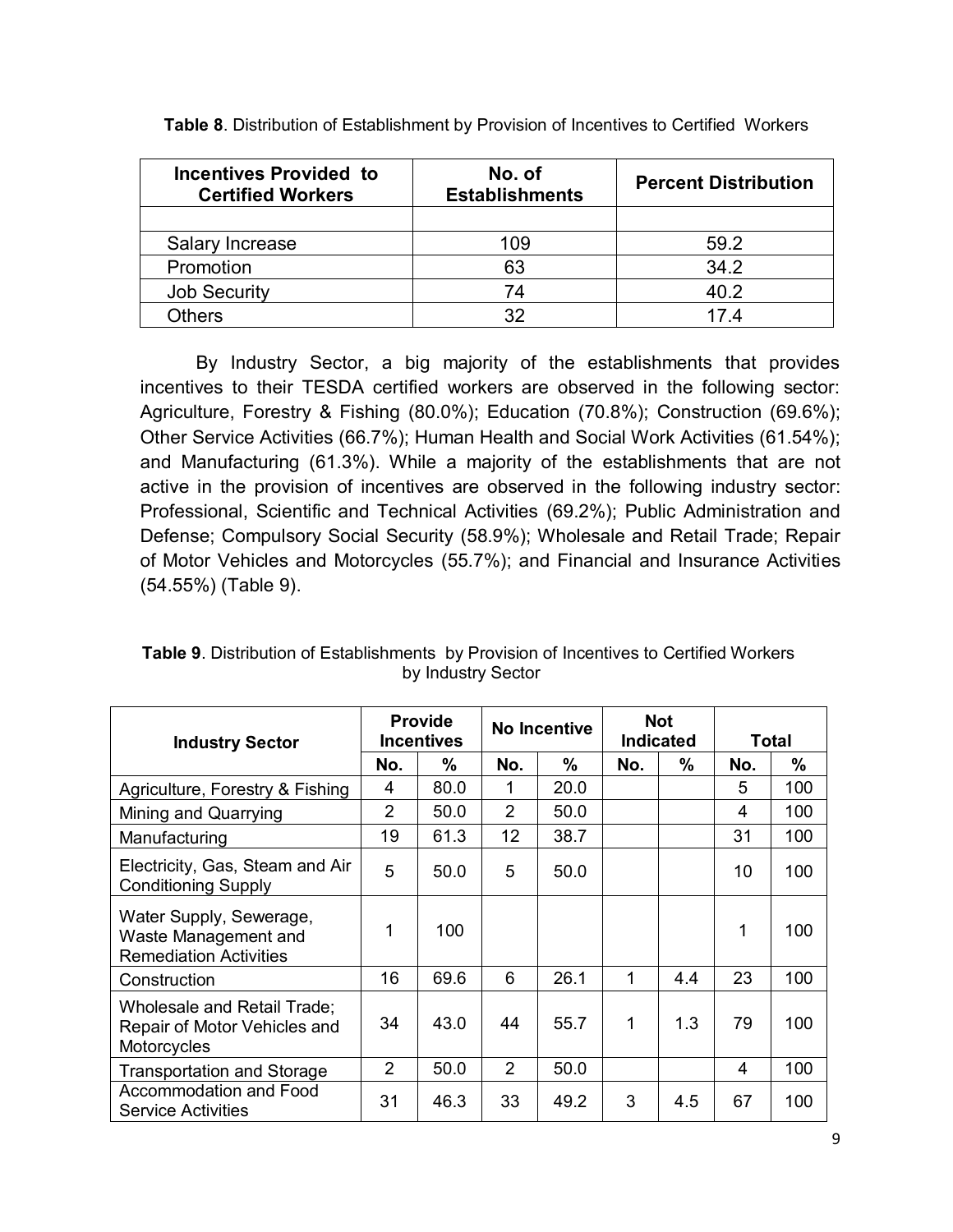| <b>Industry Sector</b>                                                                                                                |                | <b>Provide</b><br><b>Incentives</b> |                | <b>No Incentive</b> |                | <b>Not</b><br><b>Indicated</b> | <b>Total</b>   |      |
|---------------------------------------------------------------------------------------------------------------------------------------|----------------|-------------------------------------|----------------|---------------------|----------------|--------------------------------|----------------|------|
|                                                                                                                                       | No.            | $\%$                                | No.            | %                   | No.            | $\frac{0}{0}$                  | No.            | $\%$ |
| Financial and Insurance<br><b>Activities</b>                                                                                          | 3              | 27.3                                | 6              | 54.5                | $\overline{2}$ | 18.2                           | 11             | 100  |
| <b>Real Estate Activities</b>                                                                                                         |                |                                     | $\overline{2}$ | 100                 |                |                                | $\overline{2}$ | 100  |
| Professional, Scientific and<br><b>Technical Activities</b>                                                                           |                |                                     | 1              | 100                 |                |                                | 1              | 100  |
| <b>Administrative and Support</b><br><b>Service Activities</b>                                                                        | 8              | 30.8                                | 18             | 69.2                |                |                                | 26             | 100  |
| <b>Public Administration and</b><br>Defense; Compulsory Social<br>Security                                                            | 19             | 33.9                                | 33             | 58.9                | 4              | 7.2                            | 56             | 100  |
| Education                                                                                                                             | 26             | 70.3                                | 10             | 27.0                | 1              | 2.7                            | 37             | 100  |
| Human Health and Social<br><b>Work Activities</b>                                                                                     | 8              | 61.5                                | 4              | 30.8                | 1              | 7.7                            | 13             | 100  |
| Arts, Entertainment and<br>Recreation                                                                                                 |                |                                     | 1              | 100.                |                |                                | 1              | 100  |
| Activities of Households as<br>Employers; Undifferentiated<br>Goods-and services-producing<br>activities of Households for<br>own use | $\overline{2}$ | 50.0                                | 1              | 25.0                | 1              | 25.0                           | 4              | 100  |
| <b>Other Service Activities</b>                                                                                                       | $\overline{4}$ | 66.7                                | $\overline{2}$ | 33.3                |                |                                | 6              | 100  |
| <b>Total</b>                                                                                                                          | 184            | 48.3                                | 183            | 48.0                | 14             | 3.67                           | 381            | 100  |

By employment size, less than half (46.2%) and (49.7%) of the establishments with less than 10 employees and 10-99 employees, respectively, provides incentives to their certified workers. More than half of the establishments with 100-199 employees and those with more than 200 employees provide incentives to their certified workers (Table 10).

**Table 10**. Distribution of Establishments by Provision of Incentives to Certified Workers by Employment Size

| <b>Employment Size</b> | <b>Provide</b><br><b>Incentives</b> |               |     | <b>Did Not</b><br><b>Provide</b><br><b>Incentives</b> |     | <b>Not</b><br><b>Indicated</b> | <b>Total</b> |
|------------------------|-------------------------------------|---------------|-----|-------------------------------------------------------|-----|--------------------------------|--------------|
|                        | No.                                 | $\frac{0}{0}$ | No. | $\frac{0}{0}$                                         | No. | $\%$                           | No.          |
| <10 Employees          | 48                                  | 46.2          | 55  | 52.9                                                  | 1   | 0.9                            | 104          |
| 10-99 Employees        | 84                                  | 49.7          | 81  | 47.9                                                  | 4   | 2.4                            | 169          |
| 100-199 Employees      | 14                                  | 53.8          | 12  | 46.2                                                  |     | 0.0                            | 26           |
| 200> Employees         | 29                                  | 51.8          | 26  | 46.4                                                  |     | 1.8                            | 56           |
| ΝI                     | 9                                   | 34.6          | 9   | 34.6                                                  | 8   | 30.8                           | 26           |
| Total                  | 184                                 | 48.3          | 183 | 48.0                                                  | 14  | 3.7                            | 381          |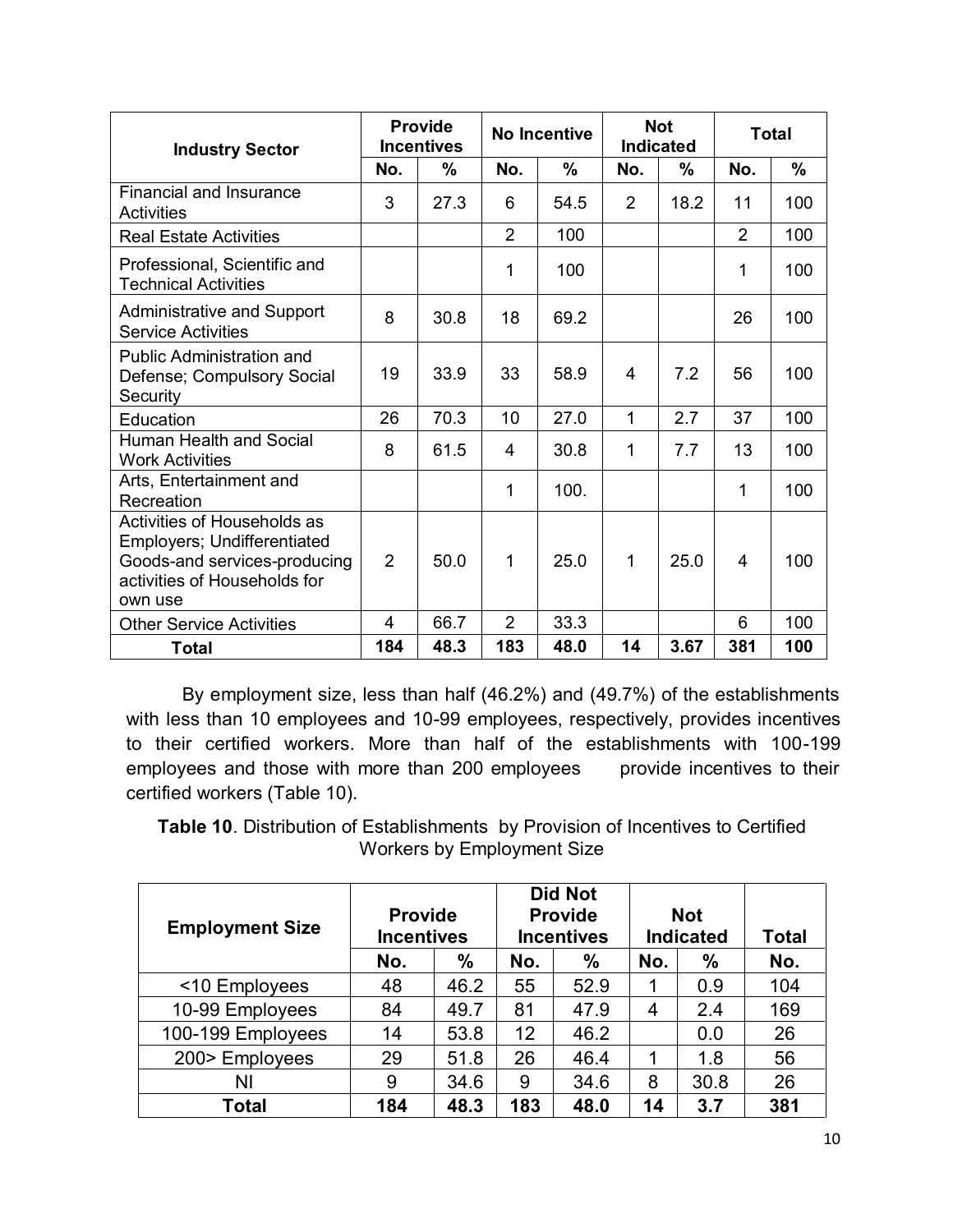#### C. Training Provision to Skilled Workers

 Only 29.7% establishments gave TVET-related training programs to their skilled workers. Bulk of the training programs (57.4%) provided by the establishments were basic skills training programs (Figure 2). These training programs were given by the establishments to enhance the skills of the skilled workers in specific occupations in their company.

This is one area wherein



TESDA could assist especially firms that do not have the capacity to train their workers. Existing dialogue and consultation with them should be strengthened in order to encourage them to conduct training, facilitate and assist them on industrybased training for their employees.

More than 50% provided basic skills training program. Only 9.5% of the establishments provided upgrading skills training program (Table 11). Establishments in the field of education and training provide trainors training programs to their workers. Establishments belonged to Accommodation and Food Service Activities provide training program on customer service for their skilled workers to improve customer relation and provide quality service to customers. Some establishment provided staff development training and values training to their workers

| <b>Type of Training Program</b>  | No. of<br>Program | <b>Percent</b><br><b>Distribution</b> |
|----------------------------------|-------------------|---------------------------------------|
|                                  |                   |                                       |
| <b>Basic Skills Training</b>     | 97                | 57.4                                  |
| <b>Upgrading Skills Training</b> | 16                | 9.5                                   |
| <b>Staff Development</b>         | 27                | 16.0                                  |
| <b>Customer Service Training</b> | 20                | 11.8                                  |
| <b>Trainors Training</b>         |                   | 4.1                                   |
| <b>Values Training</b>           | 2                 | 1.2                                   |
| Total                            | 169               | 100                                   |

**Table 11**. Distribution of TVET Related Training Programs by Type of Program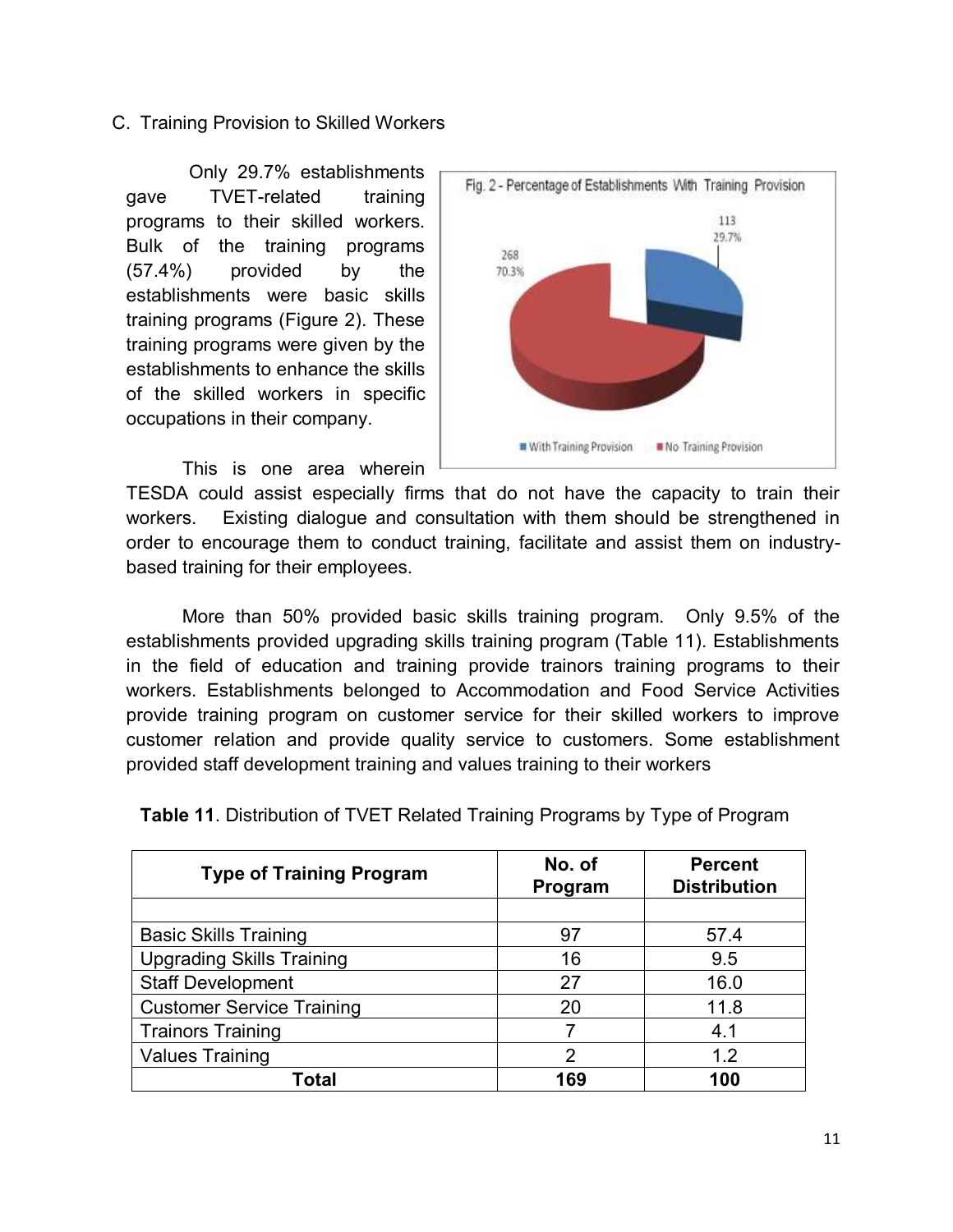#### D. Occupations that Require Certification

It will be noted that out of the 381 establishments, a big majority or 265 establishments (69.6%) indicated the need for certification on certain occupations (Figure 3). This is a good indication as to the magnitude of establishments that TESDA has to network with in terms of identification of generating more information



related to standards development. Moreover, this result is consistent with the findings on the 2011 Impact Evaluation Study (IES) indicating that employers required TVET graduates.



Table 12 provides the list of 698 occupations listed by the establishments requiring certification. Majority or 416 occupations representing 59.6% requires NC II level of certification (Figure 4). The most common among the identified occupations were classified as follows: Housekeeping and Restaurant Services Workers (144); Electricians, Electrical and

Electronic Equipment Mechanics and Fitters (142); Machinery Mechanics, Fitters and Related Trades Workers (64); Metal Molders, Welders, Sheet-Metal Workers, Structural-Metal Preparers and Related Trades Workers (49); Motor Vehicles Drivers (33); and Building Frame Construction and Related Traders Workers (27).

By specific occupations, occupations that were included in the list of requiring certification and the number of instances it was identified by the establishments are the following: Computer Technician (42); Housekeeping Attendant (42); Electrician (41); Cook (37); Welder (34); Automotive Servicing Mechanic (34); Driver (33); Food and Beverage Service Worker (27); Plumber (18); Data Encoder (17); RAC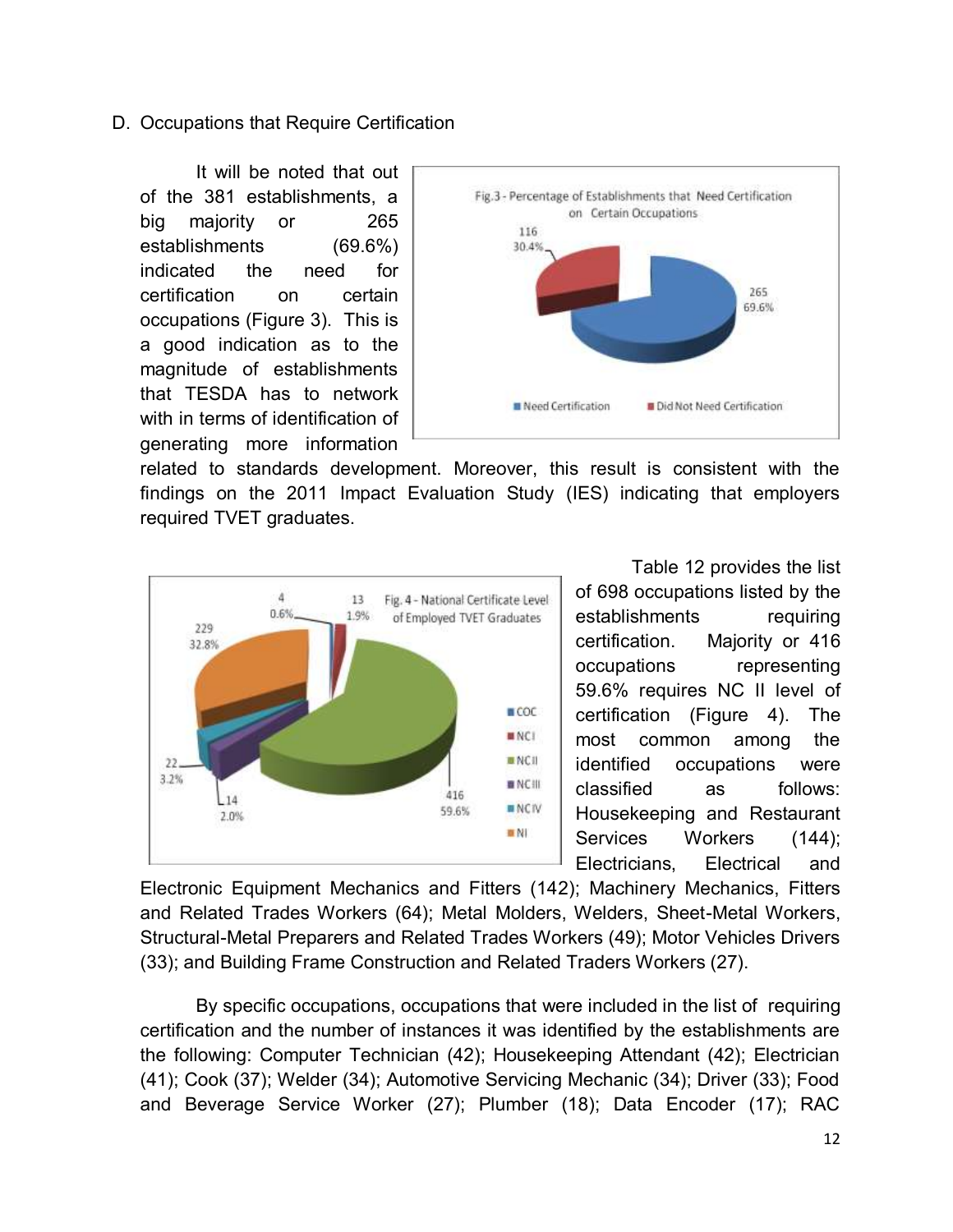technician (15); Heavy Equipment Operator (14); Carpenter (14); and Computer Programmer (12).

It will be noted that the above-mentioned list were mostly on the services sector. This confirms the study of the World Bank citing that the demand for skills are driven by the service sector and are in less highly skilled.

|                                                                                   |                |                 |                | <b>Certification Level</b> |                |                | <b>Total</b> |
|-----------------------------------------------------------------------------------|----------------|-----------------|----------------|----------------------------|----------------|----------------|--------------|
| <b>Occupations</b>                                                                | <b>COC</b>     | NC <sub>1</sub> | NC II          | <b>NCIII</b>               | <b>NCIV</b>    | <b>N.I.</b>    |              |
| Housekeeping and Restaurant Services Workers                                      |                |                 | 92             | $\overline{2}$             | 5              | 45             | 144          |
| Electricians, Electrical and Electronic Equipment<br><b>Mechanics and Fitters</b> | $\overline{2}$ |                 | 93             | 3                          | 3              | 40             | 142          |
|                                                                                   |                | 1               |                |                            |                |                |              |
| Machinery Mechanics, Fitters and Related<br><b>Trades Workers</b>                 |                | 3               | 40             | 3                          |                | 18             | 64           |
| Metal Molders, Welders, Sheet-Metal Workers,                                      |                |                 |                |                            |                |                |              |
| <b>Structural-Metal Preparers and Related Trades</b><br>Workers                   | $\mathbf{1}$   | 6               | 25             |                            |                | 17             | 49           |
| <b>Motor Vehicles Drivers</b>                                                     |                |                 | 17             | $\overline{2}$             |                | 14             | 33           |
| <b>Building Frame Construction and Related Traders</b><br>Workers                 |                |                 | 15             |                            | $\mathbf{1}$   | 11             | 27           |
| Secretaries and Keyboard-Operating Clerks                                         | 1              |                 | 9              |                            | $\overline{2}$ | 14             | 26           |
| Agricultural and Other Mobile-Plant Operators                                     |                |                 | 13             |                            |                | 9              | 22           |
| <b>Secondary Education Teaching Professionals</b>                                 |                |                 | 16             |                            | 4              | $\overline{2}$ | 22           |
| <b>Building Construction Finishers and Related</b><br><b>Trades Workers</b>       |                | $\mathbf{1}$    | 11             |                            |                | 9              | 21           |
| <b>Computer Professionals</b>                                                     |                |                 | 5              | $\mathbf{1}$               | 4              | $\overline{7}$ | 17           |
| Food Processing and Related Trade Workers                                         |                |                 | 12             | $\mathbf{1}$               |                | $\overline{2}$ | 15           |
| <b>Client Information Clerks</b>                                                  |                |                 | 10             |                            |                | 4              | 14           |
| <b>Personal Care and Related Workers</b>                                          |                |                 | 9              | $\mathbf{1}$               | 1              | $\overline{2}$ | 13           |
| <b>Numerical Clerks</b>                                                           |                |                 | $\overline{4}$ |                            |                | 5              | 9            |
| <b>Protective Services Workers</b>                                                |                | $\mathbf{1}$    | 5              |                            |                | 3              | 9            |
| Metal - and Mineral-Products Machine                                              |                |                 |                |                            |                |                |              |
| Operators                                                                         |                | $\mathbf{1}$    | 4              |                            |                | 3              | 8            |
| <b>Other Personal Services Workers</b>                                            |                |                 | $\overline{7}$ |                            |                | $\mathbf{1}$   | 8            |
| <b>Painters and Related Trades Workers</b>                                        |                |                 | 4              |                            |                | $\overline{2}$ | 6            |
| Textile, Garment and Related Trades Workers                                       |                |                 | 6              |                            |                |                | 6            |
| Power-Production and Related Plant Operators                                      |                |                 | $\mathbf{1}$   |                            |                | 5              | 6            |
| Cashiers, Tellers and Related Clerks                                              |                |                 | 1              |                            | $\overline{2}$ | 2              | 5            |
| Physical Science and Engineering Technicians                                      |                |                 | $\overline{2}$ |                            |                | 3              | 5            |

**Table 12**. Occupation By Certification Level That are Required by the Establishments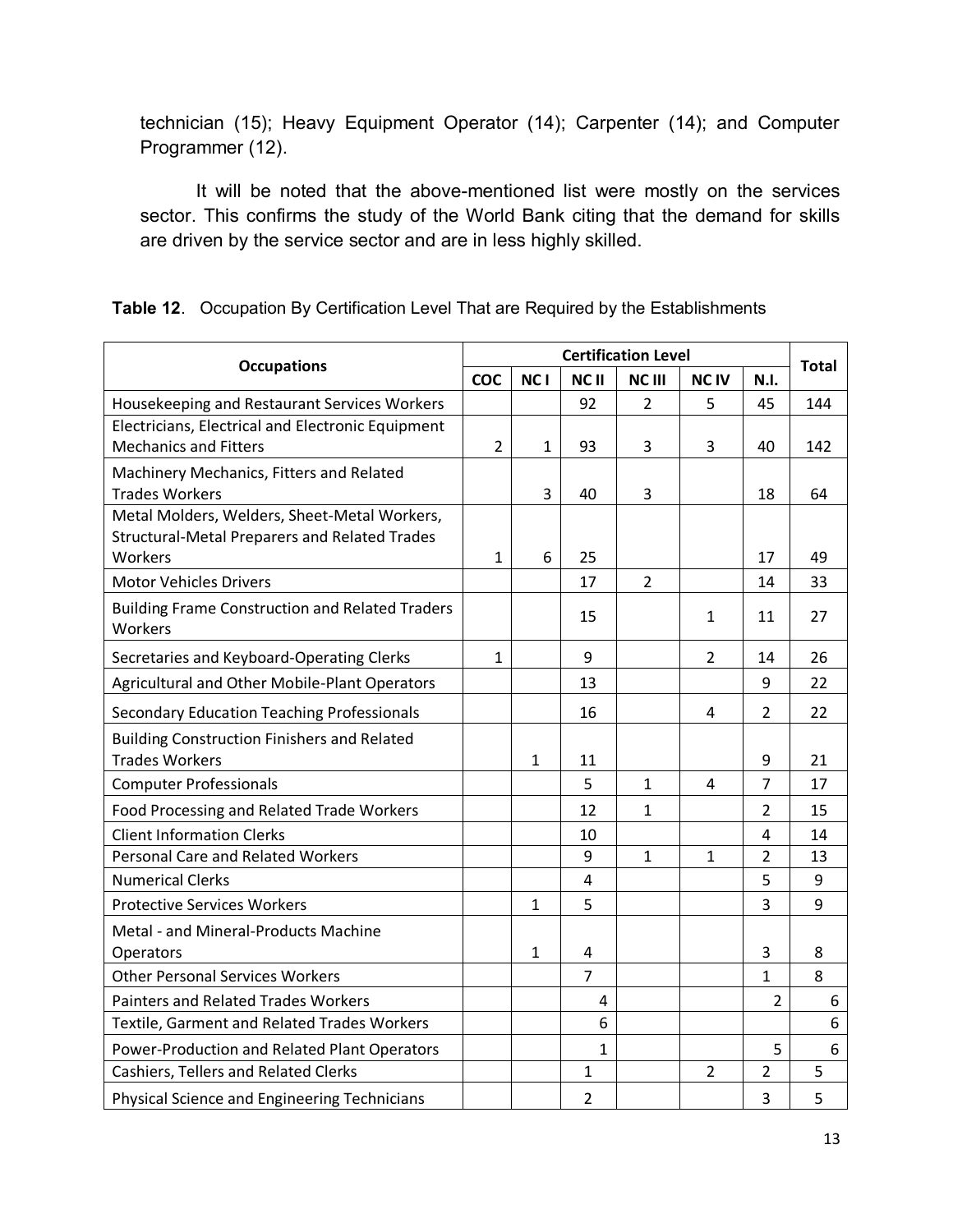|                                                                    |            |            |                | <b>Certification Level</b> |                        |                | <b>Total</b>   |
|--------------------------------------------------------------------|------------|------------|----------------|----------------------------|------------------------|----------------|----------------|
| <b>Occupations</b>                                                 | <b>COC</b> | <b>NCI</b> | <b>NCII</b>    | <b>NC III</b>              | <b>NC<sub>IV</sub></b> | <b>N.I.</b>    |                |
| Mining and Construction Laborers                                   |            |            | 2              |                            |                        | $\overline{2}$ | 4              |
| Health Associate Professionals (except Nursing)                    |            |            | 4              |                            |                        |                | 4              |
| Artistic, Entertainment and Sports Associate<br>Professionals      |            |            |                |                            |                        | 4              | Δ              |
| Administrative Associate Professionals                             |            |            |                | 1                          |                        | $\overline{2}$ | 3              |
| <b>Ornamental and Other Plant Growers</b>                          |            |            | $\overline{2}$ |                            |                        | 1              | 3              |
| <b>Travel Attendants and Related Workers</b>                       |            |            | $\overline{2}$ |                            |                        |                | $\mathcal{P}$  |
| Livestock and Dairy Farmers                                        |            |            | 1              |                            |                        | 1              | $\overline{2}$ |
| Aqua-Farm Cultivators                                              |            |            | 1              |                            |                        |                |                |
| Shop Salespersons and Demonstrators                                |            |            |                |                            |                        | 1              | 1              |
| <b>Field Crop Farmers</b>                                          |            |            | 1              |                            |                        |                | 1              |
| Wood Treaters, Cabinet Makers and Related<br><b>Trades Workers</b> |            |            | 1              |                            |                        |                |                |
| <b>Optical and Electronic Equipment Controllers</b>                |            |            | 1              |                            |                        |                | 1              |
| Total                                                              | 4          | 13         | 416            | 14                         | 22                     | 229            | 698            |

#### E. In-Demand Skilled Workers for 2012

Only 25 representing 6.6% establishments indicated the need for workers for their operations in 2012. On the aggregate, the demand for 4,031 workers were needed by these establishments (Table 13). Classified by major occupations, the most number of in demand workers were as follows: Building Frame Construction and Related Traders Workers (1,016); Electricians, Electrical and Electronic Equipment Mechanics and Fitters (792); Metal Molders, Welders, Sheet-Metal Workers, Structural-Metal Preparers and Related Trades Workers (494); Building Construction Finishers and Related Trades Workers (459); Housekeeping and Restaurant Services Workers (269); Agricultural and Other Mobile-Plant Operators (172); Machinery Mechanics, Fitters and Related Trades Workers (150); Other Personal Services Workers (118); and Protective Services Workers (102).

By specific occupation, the most in demand occupations with 50 or more workers being required are the following: Mason (706); Welder (441); Plumber (438); Electrician (398); Carpenter (309); Computer Service Technician (181); Consumer Electronics Service Technician (157); Auto Mechanic (145); Food and Beverage Service Worker (107); Heavy Equipment Operator (82); Security Guard (80); Housekeeper (57); Driver (53); Beauty Care (50); Hairstylist (50); and Rigger (50).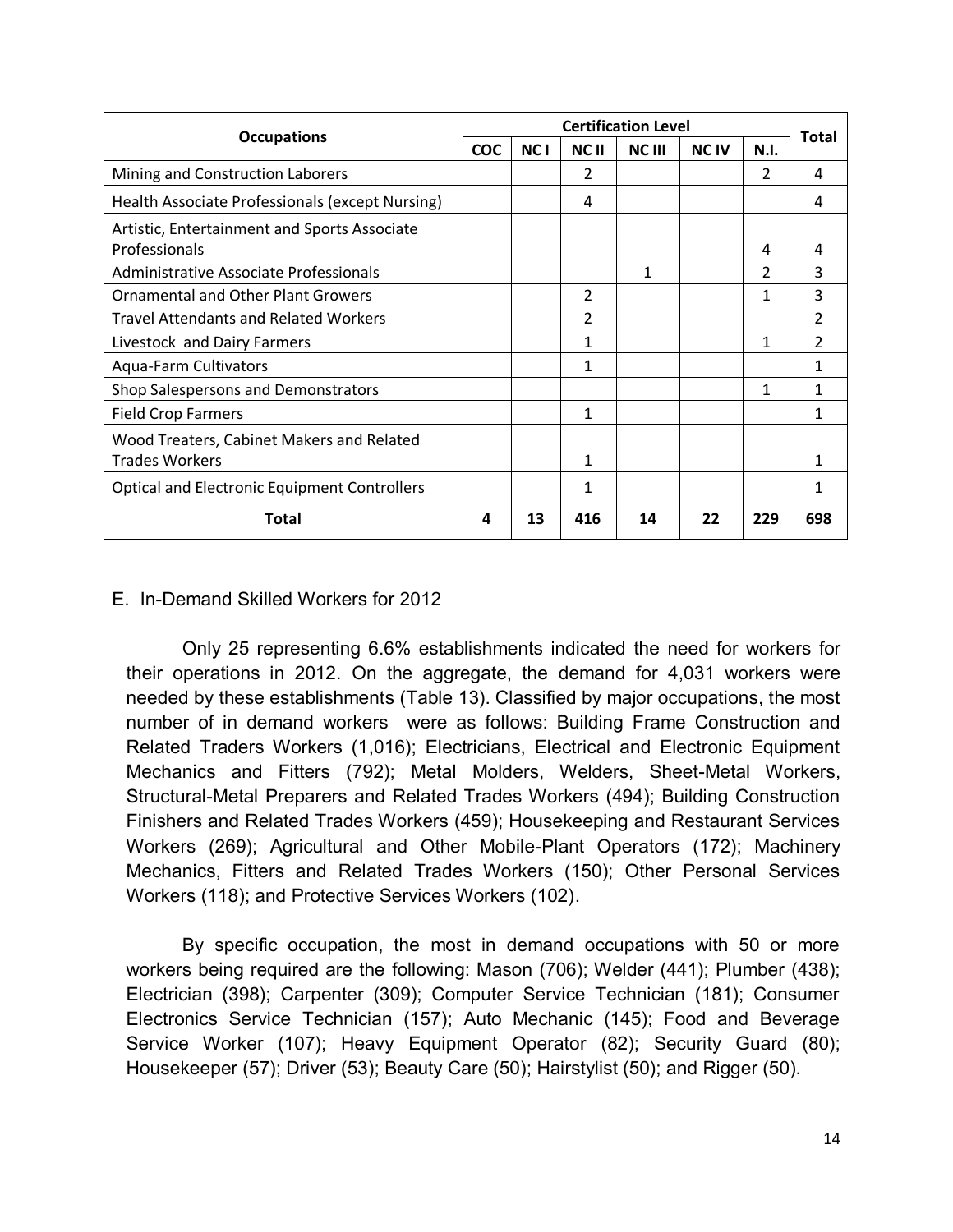| <b>Occupation</b>                                                                                            | <b>Number of</b><br><b>Workers Needed</b> |
|--------------------------------------------------------------------------------------------------------------|-------------------------------------------|
| <b>Building Frame Construction and Related Trades Workers</b>                                                | 1,016                                     |
| Electricians, Electrical and Electronic Equipment Mechanics and Fitters                                      | 792                                       |
| Metal Molders, Welders, Sheet-Metal Workers, Structural-Metal<br><b>Preparers and Related Trades Workers</b> | 494                                       |
| <b>Building Construction Finishers and Related Trades Workers</b>                                            | 459                                       |
| Housekeeping and Restaurant Services Workers                                                                 | 269                                       |
| Agricultural and Other Mobile-Plant Operators                                                                | 172                                       |
| Machinery Mechanics, Fitters and Related Trades Workers                                                      | 150                                       |
| <b>Other Personal Services Workers</b>                                                                       | 118                                       |
| <b>Protective Services Workers</b>                                                                           | 102                                       |
| <b>Motor Vehicles Drivers</b>                                                                                | 55                                        |
| Secretaries and Keyboard-Operating Clerks                                                                    | 53                                        |
| <b>Computer Professionals</b>                                                                                | 48                                        |
| <b>Secondary Education Teaching Professionals</b>                                                            | 43                                        |
| Shop Salespersons and Demonstrators                                                                          | 41                                        |
| <b>Client Information Clerks</b>                                                                             | 31                                        |
| <b>Personal Care and Related Workers</b>                                                                     | 26                                        |
| Livestock and Dairy Farmers                                                                                  | 22                                        |
| <b>Administrative Associate Professionals</b>                                                                | 21                                        |
| <b>Field Crop Farmers</b>                                                                                    | 20                                        |
| Food Processing and Related Trade Workers                                                                    | 17                                        |
| Metal - and Mineral-Products Machine Operators                                                               | 17                                        |
| Cashiers, Tellers and Related Clerks                                                                         | 12                                        |
| <b>Transport and Communications Supervisors</b>                                                              | 11                                        |
| Power-Production and Related Plant Operators                                                                 | 10                                        |
| <b>Numerical Clerks</b>                                                                                      | $\overline{7}$                            |
| Physical Science and Engineering Technicians                                                                 | 5                                         |
| <b>Painters and Related Trades Workers</b>                                                                   | 4                                         |
| Artistic, Entertainment and Sports Associate Professionals                                                   | 3                                         |
| Domestic Helpers and Cleaners and Related Workers                                                            | 3                                         |
| Health Professionals (except Nursing)                                                                        | $\overline{2}$                            |
| Textile, Garment and Related Trades Workers                                                                  | $\overline{2}$                            |
| Health Associate Professionals (except Nursing)                                                              | $\overline{2}$                            |
| <b>Travel Attendants and Related Workers</b>                                                                 | 1                                         |
| Printing, Binding and Related Trades Workers                                                                 | 1                                         |
| Wood Treaters, Cabinet Makers and Related Trades Workers                                                     | 1                                         |
| <b>Manufacturing Laborers</b>                                                                                | 1                                         |
| <b>Total</b>                                                                                                 | 4,031                                     |

## **Table 13**. Workers in Demand in 2012 by Occupation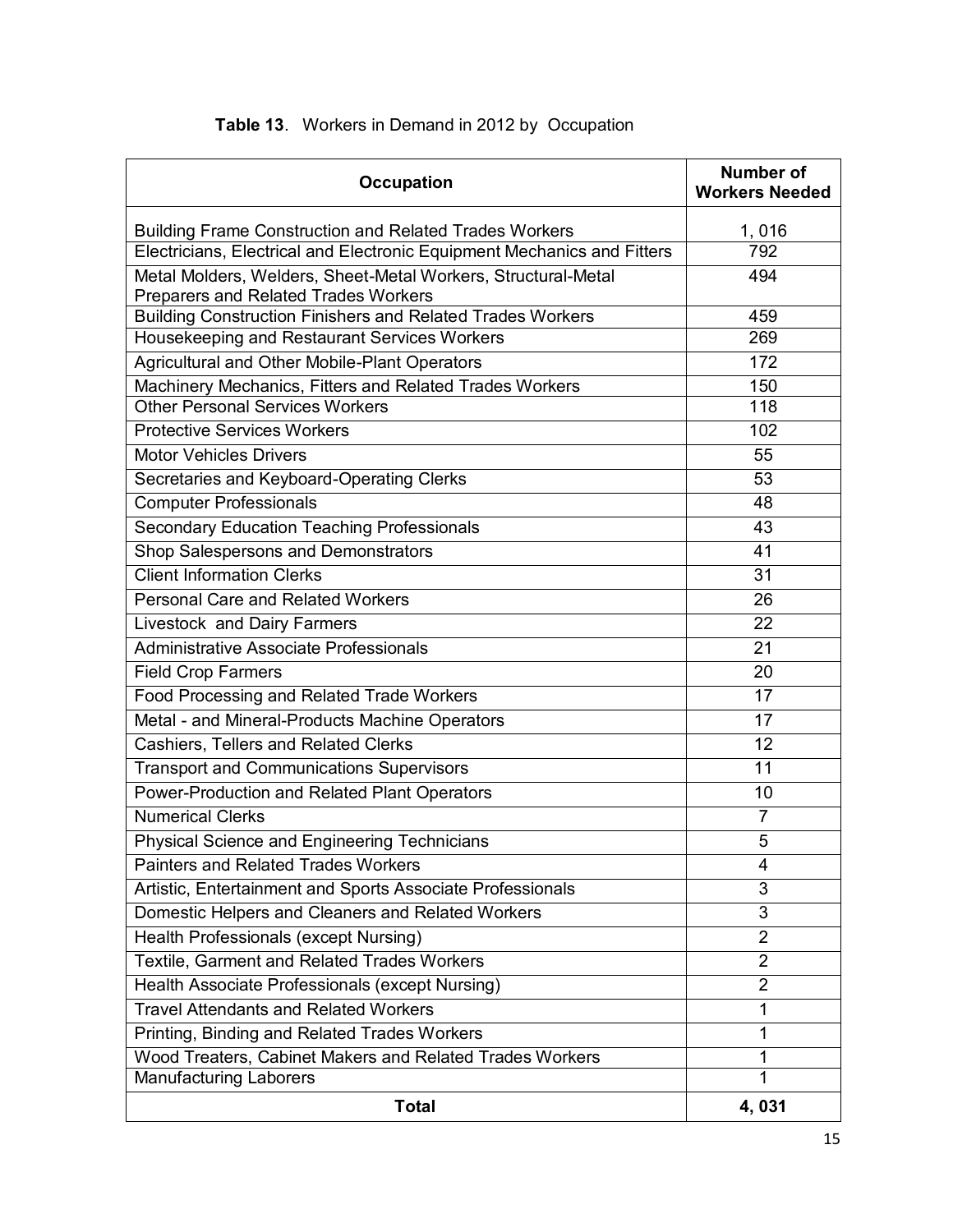#### F. Overall Level of Satisfaction on Work and Performance of TVET Graduates

In general, the result of the study revealed encouraging results in relation to the satisfaction on work performance of TVET graduates. A big majority of the establishments (86.1%) indicated that they are either "very satisfied" (43.3%) or "somewhat satisfied"(42.8%) with the work and performance of the TVET graduates. This reflects the relevance of the TVET programs to the requirements of the industry.



Only a small number of establishments (5.6%) indicated that they are either "very dissatisfied" or "somewhat dissatisfied" or "neither satisfied nor dissatisfied" with the performance of the TVET graduates (Figure 5).

A high degree of satisfaction wherein 90.0% or more of the establishments are at least "somewhat satisfied" can be observed in the following industry sectors: a) Electricity, Gas, Steam and Air Conditioning Supply; b) Water Supply, Sewerage, Waste Management and Remediation Activities; c) Construction; d) Transportation and Storage; Real Estate Activities; and e) Professional, Scientific and Technical Activities (Table 14).

| <b>Industry Sector</b>                                                           |                | <b>Very</b><br><b>Satisfied</b> | Somewhat<br><b>Satisfied</b> |      | <b>Neither</b><br><b>Satisfied</b><br>Nor<br><b>Dissatisfied</b> |      | Somewhat<br><b>Dissatisfied</b> |   | Very<br><b>Dissatisfied</b> |   | N.I. |      | Total |      |
|----------------------------------------------------------------------------------|----------------|---------------------------------|------------------------------|------|------------------------------------------------------------------|------|---------------------------------|---|-----------------------------|---|------|------|-------|------|
|                                                                                  | No.            | %                               | No.                          | %    | No.                                                              | %    | No.                             | % | No.                         | % | No.  | %    | No.   | $\%$ |
| Agriculture, Forestry & Fishing                                                  | 2              | 40.0                            | $\overline{2}$               | 40.0 |                                                                  |      |                                 |   |                             |   |      | 20.0 | 5     | 100  |
| Mining and Quarrying                                                             | $\overline{2}$ | 50.0                            |                              |      | 4                                                                | 25.0 |                                 |   |                             |   | 1    | 25.0 | 4     | 100  |
| Manufacturing                                                                    | 12             | 38.7                            | 17                           | 54.8 |                                                                  |      |                                 |   |                             |   | 2    | 6.5  | 31    | 100  |
| Electricity, Gas, Steam and Air<br><b>Conditioning Supply</b>                    | 3              | 30.0                            | 6                            | 60.0 |                                                                  |      |                                 |   |                             |   | 4    | 10.0 | 10    | 100  |
| Water Supply, Sewerage,<br>Waste Management and<br><b>Remediation Activities</b> |                | 100                             |                              |      |                                                                  |      |                                 |   |                             |   |      |      |       | 100  |
| Construction                                                                     | 9              | 39.1                            | 12                           | 52.2 |                                                                  | 4.3  |                                 |   |                             |   |      | 4.3  | 23    | 100  |

| Table 14. Overall Level Satisfaction with the Work and Performance of the TVET Graduate by Industry Sector |  |
|------------------------------------------------------------------------------------------------------------|--|
|                                                                                                            |  |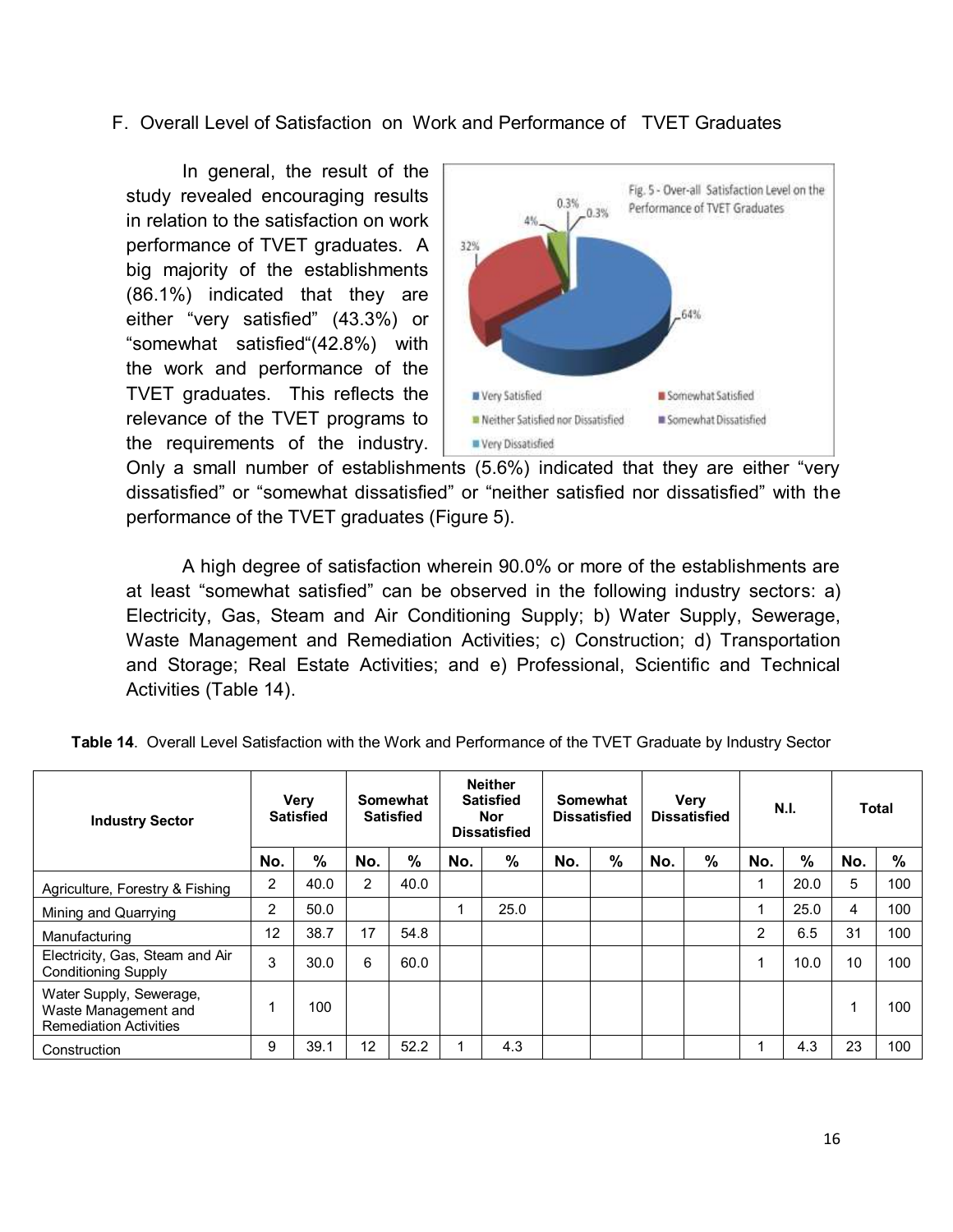| <b>Industry Sector</b>                                                                                                                |              | <b>Very</b><br><b>Satisfied</b> |                | <b>Somewhat</b><br><b>Satisfied</b> |                | <b>Neither</b><br><b>Satisfied</b><br><b>Nor</b><br><b>Dissatisfied</b> |     | <b>Somewhat</b><br><b>Dissatisfied</b> |              | <b>Very</b><br><b>Dissatisfied</b> |                | N.I.          |                | <b>Total</b> |  |
|---------------------------------------------------------------------------------------------------------------------------------------|--------------|---------------------------------|----------------|-------------------------------------|----------------|-------------------------------------------------------------------------|-----|----------------------------------------|--------------|------------------------------------|----------------|---------------|----------------|--------------|--|
|                                                                                                                                       | No.          | %                               | No.            | $\frac{0}{0}$                       | No.            | %                                                                       | No. | $\%$                                   | No.          | $\frac{9}{6}$                      | No.            | $\frac{9}{6}$ | No.            | %            |  |
| Wholesale and Retail Trade;<br>Repair of Motor Vehicles and<br>Motorcycles                                                            | 33           | 41.8                            | 35             | 44.3                                | 4              | 5.1                                                                     |     |                                        |              |                                    | 7              | 8.9           | 79             | 100          |  |
| <b>Transportation and Storage</b>                                                                                                     |              |                                 | 4              | 100                                 |                |                                                                         |     |                                        |              |                                    |                |               | 4              | 100          |  |
| Accommodation and Food<br><b>Service Activities</b>                                                                                   | 33           | 49.3                            | 25             | 37.3                                | 2              | 3.0                                                                     |     |                                        |              |                                    | 7              | 10.4          | 67             | 100          |  |
| Financial and Insurance<br><b>Activities</b>                                                                                          | 4            | 36.4                            | 5              | 45.5                                | 1              | 9.1                                                                     |     |                                        |              |                                    | 1              | 9.1           | 11             | 100          |  |
| <b>Real Estate Activities</b>                                                                                                         |              |                                 | $\overline{2}$ | 100                                 |                |                                                                         |     |                                        |              |                                    |                |               | $\overline{2}$ | 100          |  |
| Professional, Scientific and<br><b>Technical Activities</b>                                                                           |              |                                 | 1              | 100                                 |                |                                                                         |     |                                        |              |                                    |                |               | 1              | 100          |  |
| Administrative and Support<br><b>Service Activities</b>                                                                               | 12           | 46.2                            | 8              | 30.8                                | 4              | 15.4                                                                    | 1   | 3.8                                    |              |                                    | 1              | 3.8           | 26             | 100          |  |
| Public Administration and<br>Defense; Compulsory Social<br>Security                                                                   | 21           | 37.5                            | 25             | 44.6                                | 3              | 5.4                                                                     |     |                                        |              |                                    | 7              | 12.5          | 56             | 100          |  |
| Education                                                                                                                             | 21           | 56.8                            | 12             | 32.4                                | $\overline{2}$ | 5.4                                                                     |     |                                        | $\mathbf{1}$ | 2.7                                | $\mathbf{1}$   | 2.7           | 37             | 100          |  |
| Human Health and Social Work<br><b>Activities</b>                                                                                     | 6            | 46.2                            | 5              | 38.5                                |                |                                                                         |     |                                        |              |                                    | $\overline{2}$ | 15.4          | 13             | 100          |  |
| Arts, Entertainment and<br>Recreation                                                                                                 | $\mathbf{1}$ | 100                             |                |                                     |                |                                                                         |     |                                        |              |                                    |                |               | 1              | 100          |  |
| Activities of Households as<br>Employers; Undifferentiated<br>Goods-and services-producing<br>activities of Households for own<br>use | 2            | 50.0                            | 1              | 25.0                                | 1              | 25.0                                                                    |     |                                        |              |                                    |                |               | 4              | 100          |  |
| <b>Other Service Activities</b>                                                                                                       | 3            | 50.                             | 3              | 50.0                                |                |                                                                         |     |                                        |              |                                    |                |               | 6              | 100          |  |

#### G. Employer's Degree of Satisfaction on Hired TVET Graduates

Questions on the degree of satisfaction on hired TVET graduates were categorized into three: a) theoretical and practical knowledge in performing the tasks; b) trainability aspects; and c) work attitudes. A total of 694 TVET graduates from the different respondent establishments were rated by their immediate supervisors using a six-point scales including "very poor", "poor", "satisfactory", "very satisfactory", "outstanding and "don't know".

To determine the degree of satisfaction for each characteristic, the percentages of graduates who received "satisfactory", "very satisfactory" and "outstanding" rating from their immediate supervisors were combined. The mean score or the average rating of the graduates for each characteristic was determined.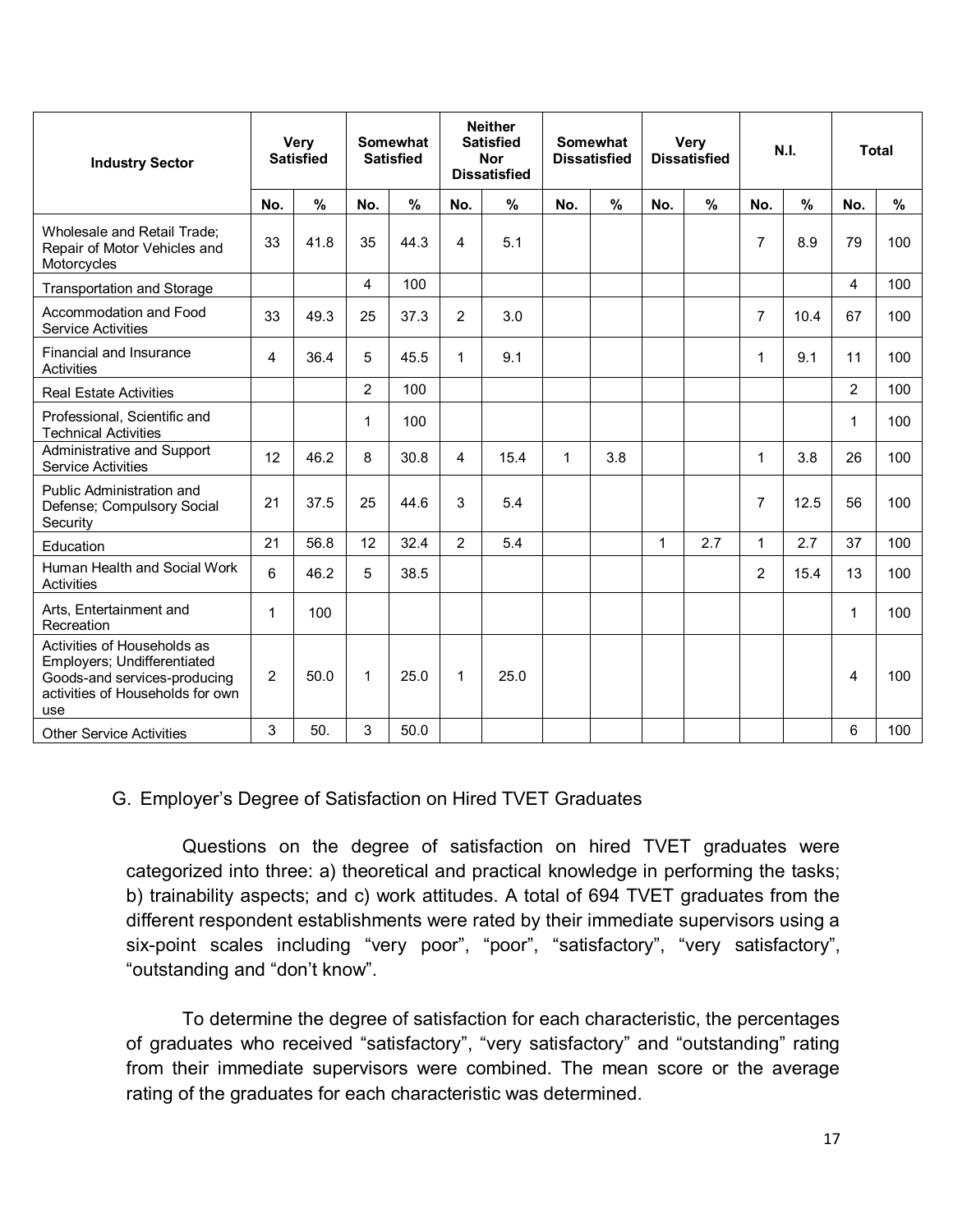From the checklist of 15 characteristics being possessed by the TVET graduates a high degree of satisfaction was given by their immediate supervisors. The degree of satisfaction ranged from 92.5% to 95.7%. This means that out of 100 employed TVET graduates, 93 to 96 were given at least satisfactory rating. reverse, this means that only 4 to 7 out of 100 TVET graduates had received a rating below satisfactory level from their immediate supervisors for each of the identified characteristics.

Results showed that the order of the degree of satisfaction for each characteristic arranged from highest to lowest are as follows:

- $\triangleright$  Possess technical Skills and knowledge needed for the job  $\cdot$  --- 95.7%
- $\triangleright$  Listens attentively to instructions and follows order as instructed --- 94.8%
- $\triangleright$  Easily adopts to work environment --- 94.7%
- $\geq$  Adapts to the existing technology relevant to the enterprise  $\sim$  --94.7%
- $\triangleright$  Works well in a group to achieve a goal --- 94.4%
- $\triangleright$  Capable of communicating in speech and writing --- 94.2%
- $\triangleright$  The Ability to learn new skills and knowledge on the job --- 93.9%
- $\triangleright$  Understand and speaks the language in which business is conducted---93.8%
- $\triangleright$  Ability to solve work related problems ---93.7%
- Observes protocols in reporting using standard operating procedures---93.5%
- $\triangleright$  Enthusiastic in learning skills the latest advancement related to the job ---93.4%
- $\triangleright$  Produces outputs on time while working with little supervision  $---92.8\%$
- $\triangleright$  Ability to handle stress and pressure on the job ---92.8%
- $\geq$  Accepts other jobs other than specified on the job description  $-$ -92.5%
- $\geq$  Obtain and convey workplace information ---92.5%

Given the results, it can be surmised that most (more than 92.0%) of the TVET graduates employed in the respondent-establishments possessed the theoretical and practical knowledge in performing the tasks and responsibilities, and were highly trainable for the skills needed for the job and has positive work attitudes.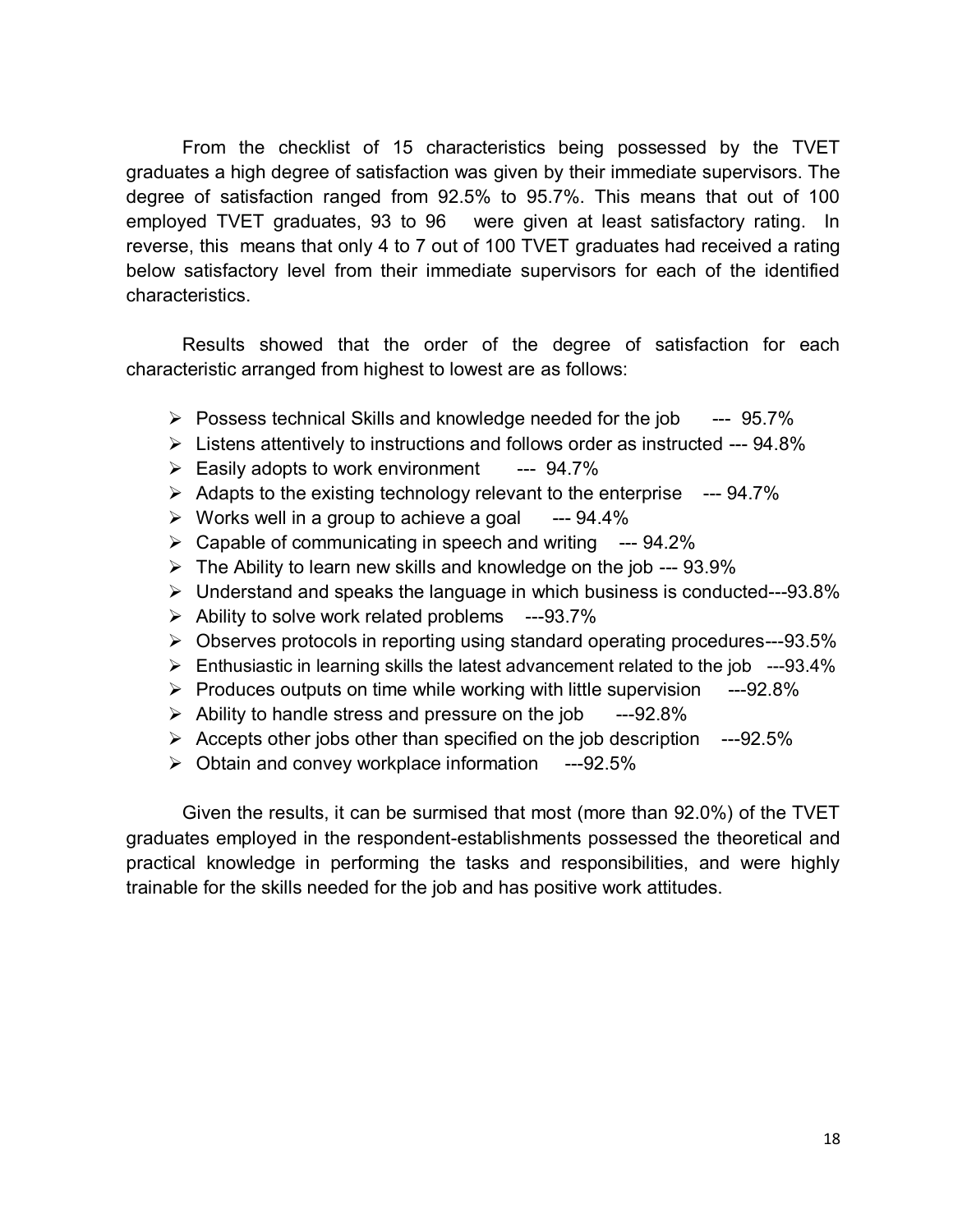|                                                                                       |                |     |      |     |              | Very<br>Don't |     |              |             |      |      |      |       |     |
|---------------------------------------------------------------------------------------|----------------|-----|------|-----|--------------|---------------|-----|--------------|-------------|------|------|------|-------|-----|
| Characteristics                                                                       | Very Poor      |     | Poor |     | Satisfactory |               |     | Satisfactory | Outstanding |      | Know |      | Total |     |
|                                                                                       | No.            | %   | No.  | %   | No.          | %             | No. | %            | No.         | %    | No.  | $\%$ | No.   | %   |
| Theoretical and Practical Knowledge in Delivering Tasks and Responsibilities<br>а.    |                |     |      |     |              |               |     |              |             |      |      |      |       |     |
| Possess technical Skills                                                              |                |     |      |     |              |               |     |              |             |      |      |      |       |     |
| and knowledge needed                                                                  | 1              | 0.1 | 16   | 2.3 | 252          | 36.3          | 279 | 40.2         | 133         | 19.2 | 13   | 1.8  | 694   | 100 |
| for the job                                                                           |                |     |      |     |              |               |     |              |             |      |      |      |       |     |
| Understand and speaks                                                                 |                |     |      |     |              |               |     |              |             |      |      |      |       |     |
| the language in which                                                                 |                |     | 31   | 4.5 | 259          | 37.3          | 279 | 40.2         | 113         | 16.3 | 12   | 1.7  | 694   | 100 |
| business is conducted                                                                 |                |     |      |     |              |               |     |              |             |      |      |      |       |     |
| Capable of                                                                            |                |     |      |     |              |               |     |              |             |      |      |      |       |     |
| communicating in                                                                      | $\overline{2}$ | 0.3 | 26   | 3.7 | 301          | 43.4          | 242 | 34.9         | 111         | 16.0 | 12   | 1.7  | 694   | 100 |
| speech and writing                                                                    |                |     |      |     |              |               |     |              |             |      |      |      |       |     |
| Observes protocols in                                                                 |                |     |      |     |              |               |     |              |             |      |      |      |       |     |
| reporting using standard                                                              | $\overline{2}$ | 0.3 | 26   | 3.7 | 229          | 33.0          | 287 | 41.4         | 133         | 19.2 | 17   | 2.4  | 694   | 100 |
| operating procedures                                                                  |                |     |      |     |              |               |     |              |             |      |      |      |       |     |
| Ability to solve work                                                                 | 1              | 0.1 | 29   | 4.2 | 252          | 36.3          | 276 | 39.8         | 122         | 17.6 | 14   | 2.0  | 694   | 100 |
| related problems                                                                      |                |     |      |     |              |               |     |              |             |      |      |      |       |     |
| Trainability of Employed Graduates on the Skills Needed for the Job<br>b.             |                |     |      |     |              |               |     |              |             |      |      |      |       |     |
| Listens attentively to                                                                |                |     |      |     |              |               |     |              |             |      |      |      |       |     |
| instructions and follows                                                              | 1              | 0.1 | 17   | 2.4 | 222          | 32.0          | 290 | 41.8         | 146         | 21.0 | 18   | 2.6  | 694   | 100 |
| order as instructed                                                                   |                |     |      |     |              |               |     |              |             |      |      |      |       |     |
| The Ability to learn new                                                              |                |     |      |     |              |               |     |              |             |      |      |      |       |     |
| skills and knowledge on                                                               |                |     | 26   | 3.7 | 206          | 29.7          | 292 | 42.1         | 154         | 22.2 | 16   | 2.3  | 694   | 100 |
| the job                                                                               |                |     |      |     |              |               |     |              |             |      |      |      |       |     |
| Obtain and convey                                                                     | 1              | 0.1 | 33   | 4.8 | 251          | 36.2          | 268 | 38.6         | 123         | 17.7 | 18   | 2.6  | 694   | 100 |
| workplace information                                                                 |                |     |      |     |              |               |     |              |             |      |      |      |       |     |
| Adapts to the existing                                                                |                |     |      |     |              |               |     |              |             |      |      |      |       |     |
| technology relevant to                                                                | 4              | 0.6 | 22   | 3.2 | 231          | 33.3          | 283 | 40.8         | 143         | 20.6 | 11   | 1.6  | 694   | 100 |
| the enterprise                                                                        |                |     |      |     |              |               |     |              |             |      |      |      |       |     |
| Enthusiastic in learning                                                              |                |     |      |     |              |               |     |              |             |      |      |      |       |     |
| skills the latest                                                                     | 1              | 0.1 | 27   | 3.9 | 203          | 29.3          | 285 | 41.1         | 160         | 23.1 | 18   | 2.6  | 694   | 100 |
| advancement related to                                                                |                |     |      |     |              |               |     |              |             |      |      |      |       |     |
| the job                                                                               |                |     |      |     |              |               |     |              |             |      |      |      |       |     |
| c. Carries Positive Work Attitude such as Teamwork, Confidence, self Motivation, etc. |                |     |      |     |              |               |     |              |             |      |      |      |       |     |
| Works well in a group to                                                              | $\overline{2}$ | 0.3 | 17   | 2.4 | 203          | 29.3          | 287 | 41.4         | 165         | 23.8 | 20   | 2.9  | 694   | 100 |
| achieve a goal                                                                        |                |     |      |     |              |               |     |              |             |      |      |      |       |     |
| Produces outputs on                                                                   |                |     |      |     |              |               |     |              |             |      |      |      |       |     |
| time while working with                                                               |                | 0.0 | 35   | 5.0 | 218          | 31.4          | 274 | 39.5         | 152         | 21.9 | 15   | 2.2  | 694   | 100 |
| little supervision                                                                    |                |     |      |     |              |               |     |              |             |      |      |      |       |     |
| Easily adopts to work                                                                 |                | 0.0 | 22   | 3.2 | 216          | 31.1          | 288 | 41.5         | 153         | 22.0 | 15   | 2.2  | 694   | 100 |
| environment                                                                           |                |     |      |     |              |               |     |              |             |      |      |      |       |     |
| Ability to handle stress                                                              | $\overline{2}$ | 0.3 | 29   | 4.2 | 239          | 34.4          | 277 | 39.9         | 128         | 18.4 | 19   | 2.7  | 694   | 100 |
| and pressure on the job                                                               |                |     |      |     |              |               |     |              |             |      |      |      |       |     |
| Accepts other jobs other                                                              |                |     |      |     |              |               |     |              |             |      |      |      |       |     |
| than specified on the job                                                             | 3              | 0.4 | 26   | 3.7 | 213          | 30.7          | 282 | 40.6         | 147         | 21.2 | 23   | 3.4  | 694   | 100 |
| description                                                                           |                |     |      |     |              |               |     |              |             |      |      |      |       |     |

### **Table 15**. Degree of Satisfaction with the Graduates Hired by Characteristics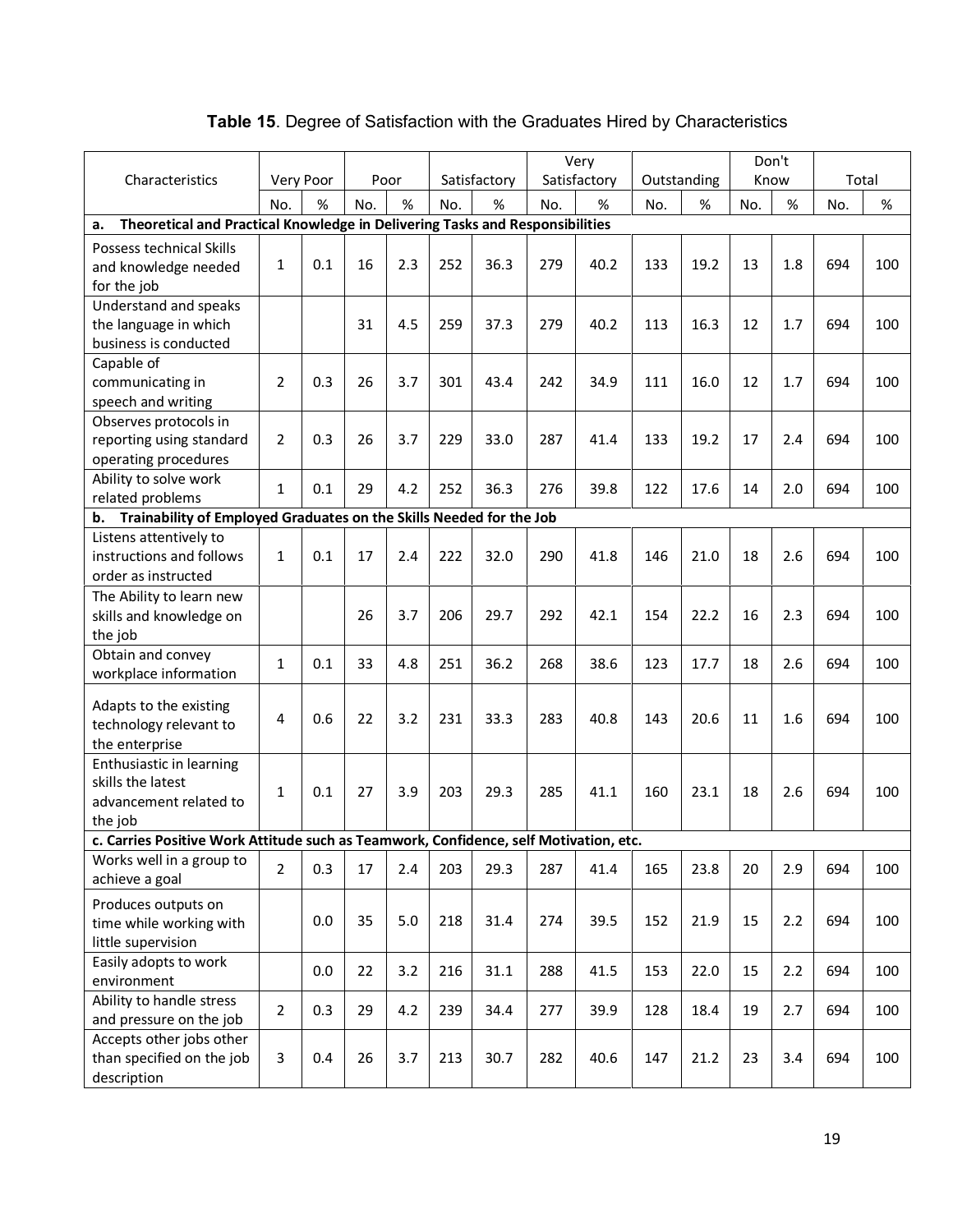Also, based on the results the mean score for each characteristic was observed to range from 3.64 to 3.88. Rounding off to the nearest whole number the mean score will be 4, thus on the average the supervisors gave a "very satisfactory" rating to the TVET graduates for each characteristic (Table 16).

| <b>Characteristics</b>                                                    | <b>Mean Score</b> |
|---------------------------------------------------------------------------|-------------------|
| Possess technical Skills and knowledge needed for the job                 | 3.77              |
| Understand and speaks the language in which business is conducted         | 3.69              |
| Capable of communicating in speech and writing                            | 3.64              |
| Observes protocols in reporting using standard operating procedures       | 3.77              |
| Ability to solve work related problems                                    | 3.72              |
| Listens attentively to instructions and follows order as instructed       | 3.83              |
| The Ability to learn new skills and knowledge on the job                  | 3.84              |
| Obtain and convey workplace information                                   | 3.71              |
| Adapts to the existing technology relevant to the enterprise              | 3.79              |
| Enthusiastic in learning skills the latest advancement related to the job | 3.85              |
| Works well in a group to achieve a goal                                   | 3.88              |
| Produces outputs on time while working with little supervision            | 3.80              |
| Easily adopts to work environment                                         | 3.84              |
| Ability to handle stress and pressure on the job                          | 3.74              |
| Accepts other jobs other than specified on the job description            | 3.81              |

**Table 16** . Mean Score on the Degree of Satisfaction with the Graduates hired by **Characteristics** 

#### H. TVET Provisions of TESDA to Industry Partners

Positive responses were generated from the respondents when asked on TESDA TVET provisions relative to the following areas providing adequate supply of TVET graduates; providing appropriate skills to graduates; and TESDA's assistance on trainors training, scholarship and upgrading the skills of workers (Table 17).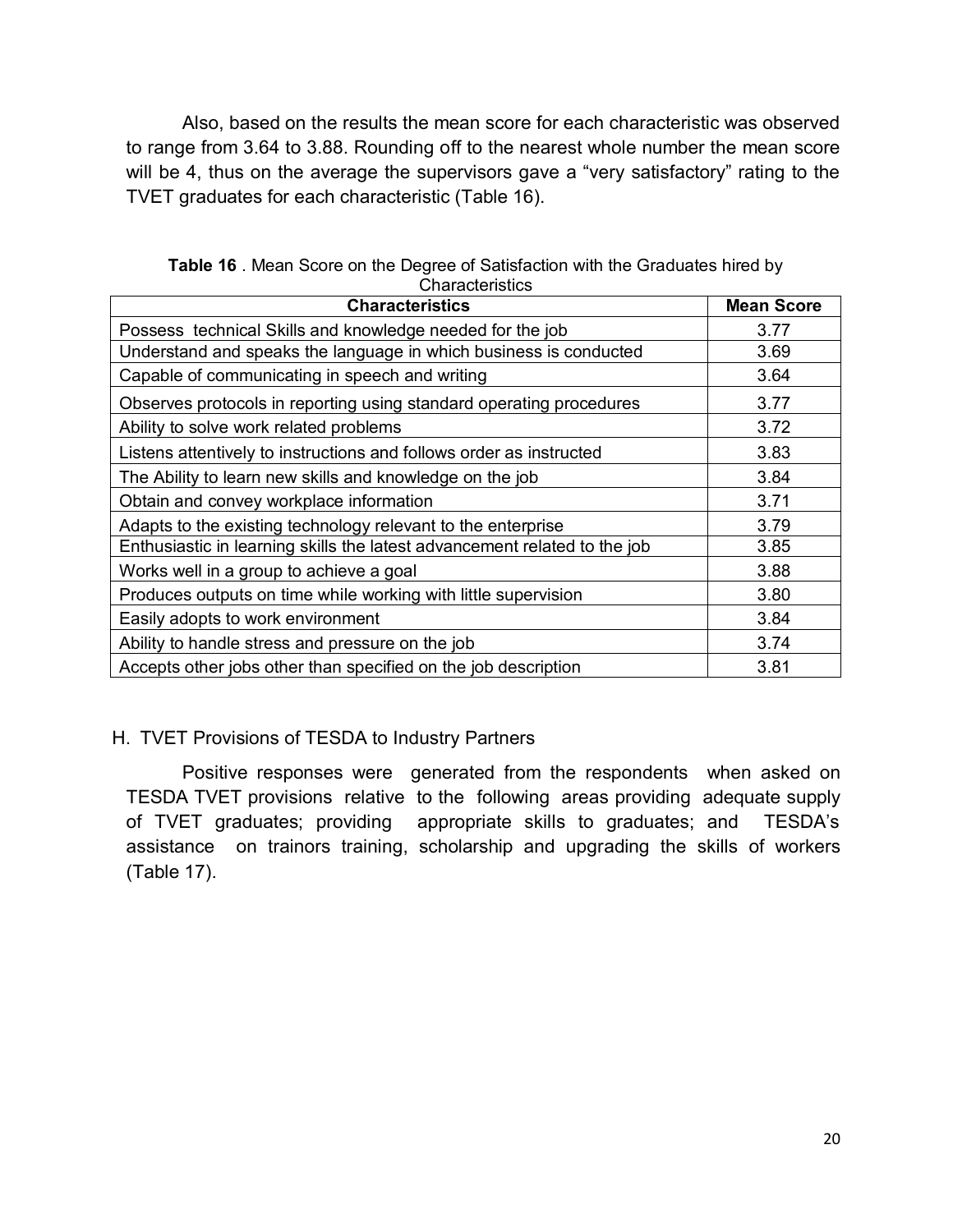| Statement                                       | Strongly<br>Disagree |                       |     | <b>Disagree</b> |     | Agree     |     | Strongly<br>Agree |     | Don't Know    |           | Not.<br>Indicated |     | Total |  |
|-------------------------------------------------|----------------------|-----------------------|-----|-----------------|-----|-----------|-----|-------------------|-----|---------------|-----------|-------------------|-----|-------|--|
|                                                 | No.                  | $\%$                  | No. | $\%$            | No. | $\%$      | No. | $\%$              | No. | $\frac{0}{0}$ | <b>No</b> | $\frac{0}{0}$     | No. | $\%$  |  |
| Providing an<br>adequate supply<br>of graduates | 3                    | 0.8                   | 11  | 2.9             | 181 | 47.5      | 139 | 36.5              | 11  | 2.9           | 36        | 9.5               | 381 | 100   |  |
| Providing<br>appropriate skills<br>to graduates | $\overline{2}$       | 0.5                   | 9   | 2.4             | 170 | 45.0      | 155 | 40.7              | 11  | 2.9           | 34        | 8.9               | 381 | 100   |  |
| Providing<br>Assistance in the<br>form of:      |                      |                       |     |                 |     |           |     |                   |     |               |           |                   |     |       |  |
| Trainors<br>Training                            | 4                    | 1.1                   | 23  | 6.0             | 149 | 39.1      | 129 | 33.9              | 30  | 7.9           | 46        | 12.1              | 381 | 100   |  |
| Scholarship                                     | $\overline{2}$       | 0.5<br>$\overline{2}$ | 25  | 6.5<br>6        | 151 | 39.6<br>3 | 133 | 34.9<br>1         | 26  | 6.8           | 44        | 11.5<br>5         | 381 | 100   |  |
| Upgrading the<br><b>Skills of Workers</b>       | 1                    | 0.3                   | 27  | 7.1             | 133 | 34.9      | 149 | 39.1              | 27  | 7.1           | 44        | 11.6              | 381 | 100   |  |

**Table 17**. Response of the Establishment on TESDA TVET Provisions

#### I. Hiring of TVET Graduates in the Future



When asked if they will continue to hire TVET graduates, a big majority (86.9%) responded positively (Figure 5). However, comparing the results with the 2008 ESS on similar question for TWSP graduates, the former recorded higher with 94.2%.

Establishments provided additional comments on the knowledge, skills and attitude of TVET graduates, the training delivery of TVET providers in their area

and on the assessment and certification program of TESDA that will address their present and future needs.

On the knowledge, skills and attitudes of the TVET graduates: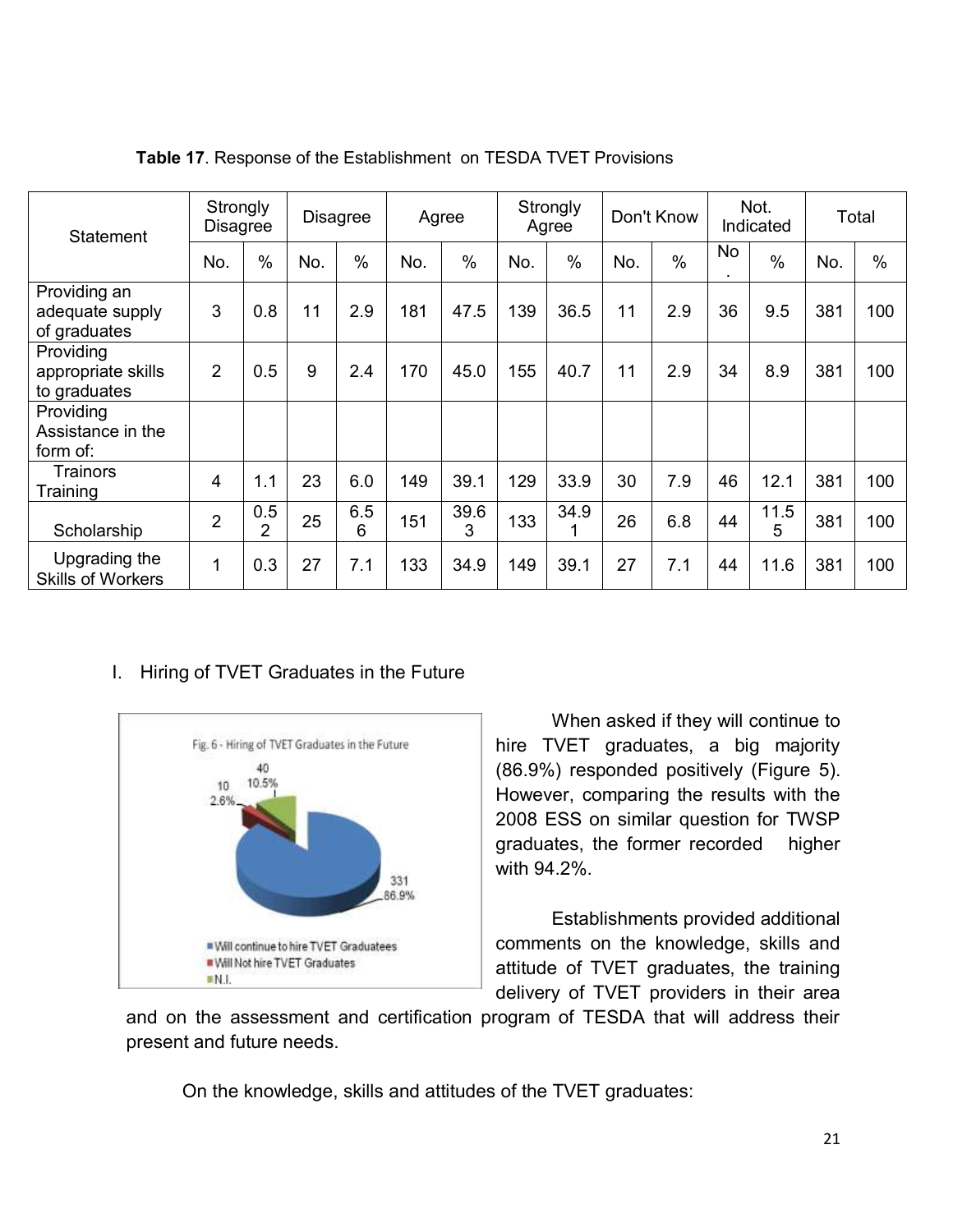A more in-depth training and industry exposure are needed for the enhancement of their knowledge and skills that is required in performing the tasks and duties on the job. Improvement of the communications skills of graduates was also cited. There is also a need for values enhancement for the graduates to have positive work attitudes and behavior in the workplace.

On the training delivery of TVET providers in their areas:

Generally, establishments provided positive comments. According to them, TVET institutions provide timely and quality training programs. Establishment from The LGU suggested that a regular or scheduled training program be provided for some of their workers who are not yet acquired certain TVET qualifications. Some establishments said that there were not enough training providers in their locality that will address their skills requirements.

On the assessment and certification of TESDA:

Many establishments had positive comments and were satisfied with the assessment and certification program of TESDA. The concern of on the integrity of the program be maintained to ensure the productivity and quality of TVET graduates. Many establishments also suggested for the continuous and expanded free assessment for TVET graduates and industry workers. Improvement in the accessibility of the program i.e. availability of accredited assessment centers and assessors in their locality has to look into.

#### **VIII. Conclusion and Recommendations**

On the point of view of the employers, finding the right workers who possess the competencies required for a particular job is of utmost important. TVET providers are market-demand driven. Their training program offerings therefore, should be towards addressing the requirements of the industry.

TESDA, as the authority on TVET, is responsible in ensuring that the TVET system works efficiently and effectively in order to address the requirements of the industry. The engagement of the industry with the TESDA starts from labor market signaling, development of standards, training provision by some enterprises and finally the qualified TVET graduates will get its place in the labor market.

As one of the monitoring and feedback mechanisms to generate inputs and comments from the industry, the 2011 Employer's Satisfaction Survey (ESS)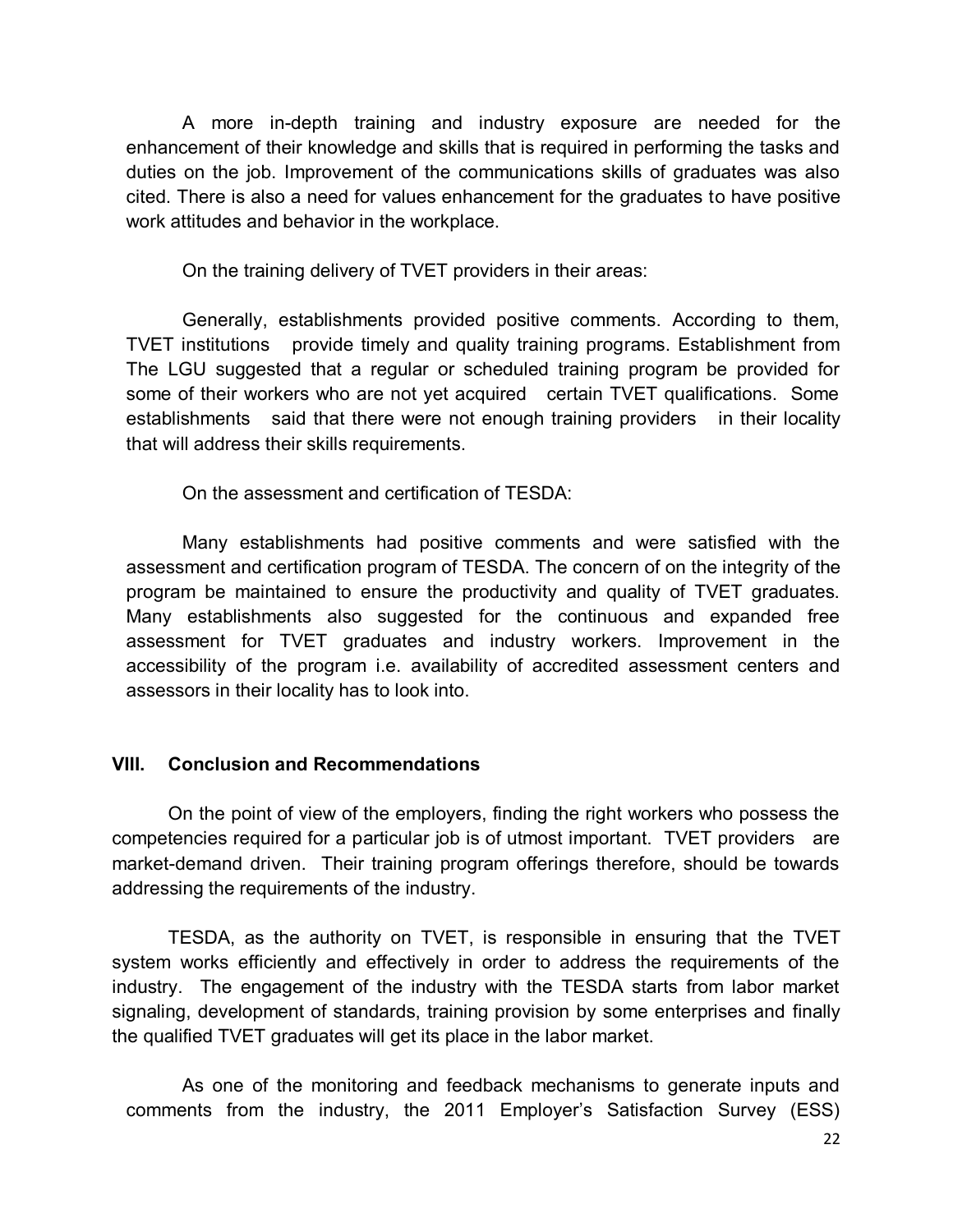provides employers' perspective on the performance of employed TVET graduates, TVET provision, certification in particular and other TVET-related areas. Results of the study can be used as a yardstick on how well TVET is able to meet the requirements of the firms as the end-user of TVET graduates.

A good number of the establishments reported that they have a skilled workforce of at least 75%. Moreover, around 70% firms indicated the need for certification on various occupations. However, less than 50% of them gave incentives to certified workers This shows the magnitude of TVET clients that TESDA as the authority has to look into as to the assistance that can be provided especially those that do not have the capacity to provide training and do not provide incentives to certified workers.

Results also showed that most common occupations that require certification were NC II. These are the following: Computer Technician; Housekeeping Attendant; Electrician; Cook; Welder; Automotive Servicing Mechanic; Driver; Food and Beverage Service Worker; Plumber; Data Encoder; RAC technician; Heavy Equipment Operator; Carpenter; and Computer Programmer.

The most in demand occupations that are needed by the establishments for their 2012 operations are the following: Mason; Welder; Plumber; Electrician; Carpenter; Computer Service Technician; Consumer Electronics Service Technician; Auto Mechanic; Food and Beverage Service Worker; Heavy Equipment Operator; Security Guard; Housekeeper; Driver; Beauty Care; Hairstylist; and Rigger.

The results of the study also revealed the high relevance of the TVET training programs to the requirements of the industry as indicated the 87% overall satisfaction of the establishments on the work and performance of TVET graduates. It also showed positive responses on TESDA TVET provisions on the following areas: a) adequate supply of and appropriate skills to graduates; and b) assistance on trainors training, scholarship and skills upgrading.

 Despite the positive responses of the industry, TESDA has to carefully study and consider inputs and recommendations to further improve TVET. Inputs/recommendations include the following:

- a. On the knowledge, skills and attitudes of TVET graduates
	- in-depth training and industry exposure
	- improvement in the communication skills and values enhancement
- b. On the training delivery of TVET providers
	- need for timely and quality training program
	- need for scheduled training program for unskilled workers of the LGUs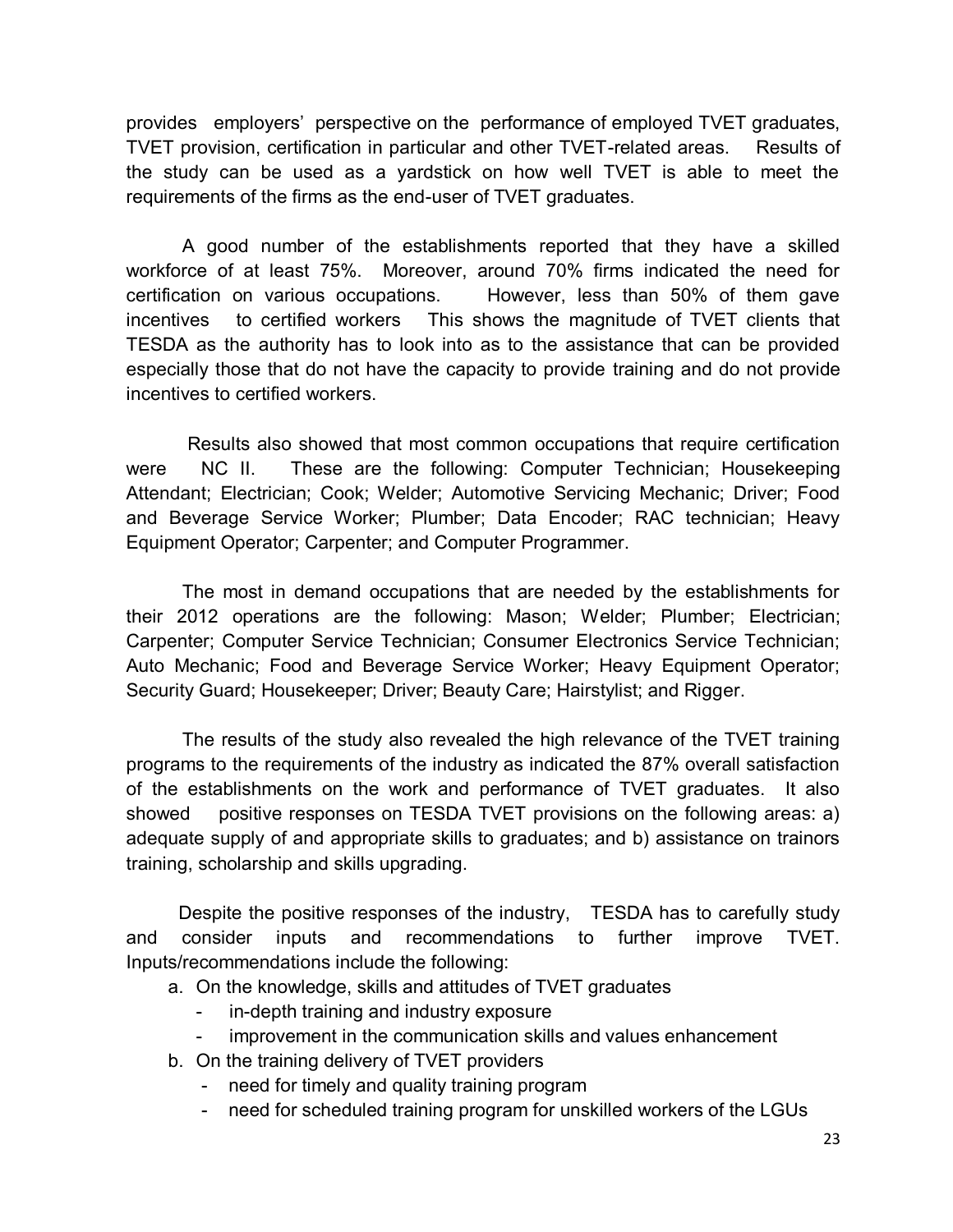- c. On the assessment and certification program of TESDA
	- continuous provision of free assessment for TVET graduates and industry workers
	- improvement on the accessibility of the program for every locality, and maintain the integrity of the program, i.e., availability of assessment centers and assessors

Based on the findings of the study, the following recommendations are presented to make TVET relevant to the needs of the industry:

- 1. Continuously strengthen the existing TESDA Industry consultation to improve TVET on the following areas:
	- Strengthen on-the-job training program of the TVET providers. TESDA should help the TVET providers through its industry linkages and partnerships look for establishments where their trainees can hone their skills in an actual work setting prior their graduation to increase their employability.
	- Pursue advocacy on assessment and certification and influence, provide incentives to industry that prioritize certificated workers in hiring and promotion practices.
	- Part of the strengthening partnership with the industry is ensuring that the needs and requirements of the micro industries are also put in the table and considered in the development of TVET provisions.
	- It is recommended further that industry consultation be strengthen as well at the regional and provincial levels.
- 2. Strengthen close coordination and partnership with the LGU in order to address their concerns on providing skills of their workers and advancing the certification program of TESDA. The LGU can influence the industry in hiring certificated workers by making it a requirement in establishing a business in their locality
- 3. TESDA to continuously implement the free assessment program or the synchronized National TVET Competency Assessment and Certification (NATCAC). TESDA should strive in bringing free assessment program on areas with no assessment centers/venues. A high level of integrity in the assessment and certification program of TESDA should be maintained.
- 4. A similar approach like the Mobile Training Program could be considered in the delivery of the assessment program of TESDA.
- 5. TESDA should pursue to advocate and support enterprise-based training.